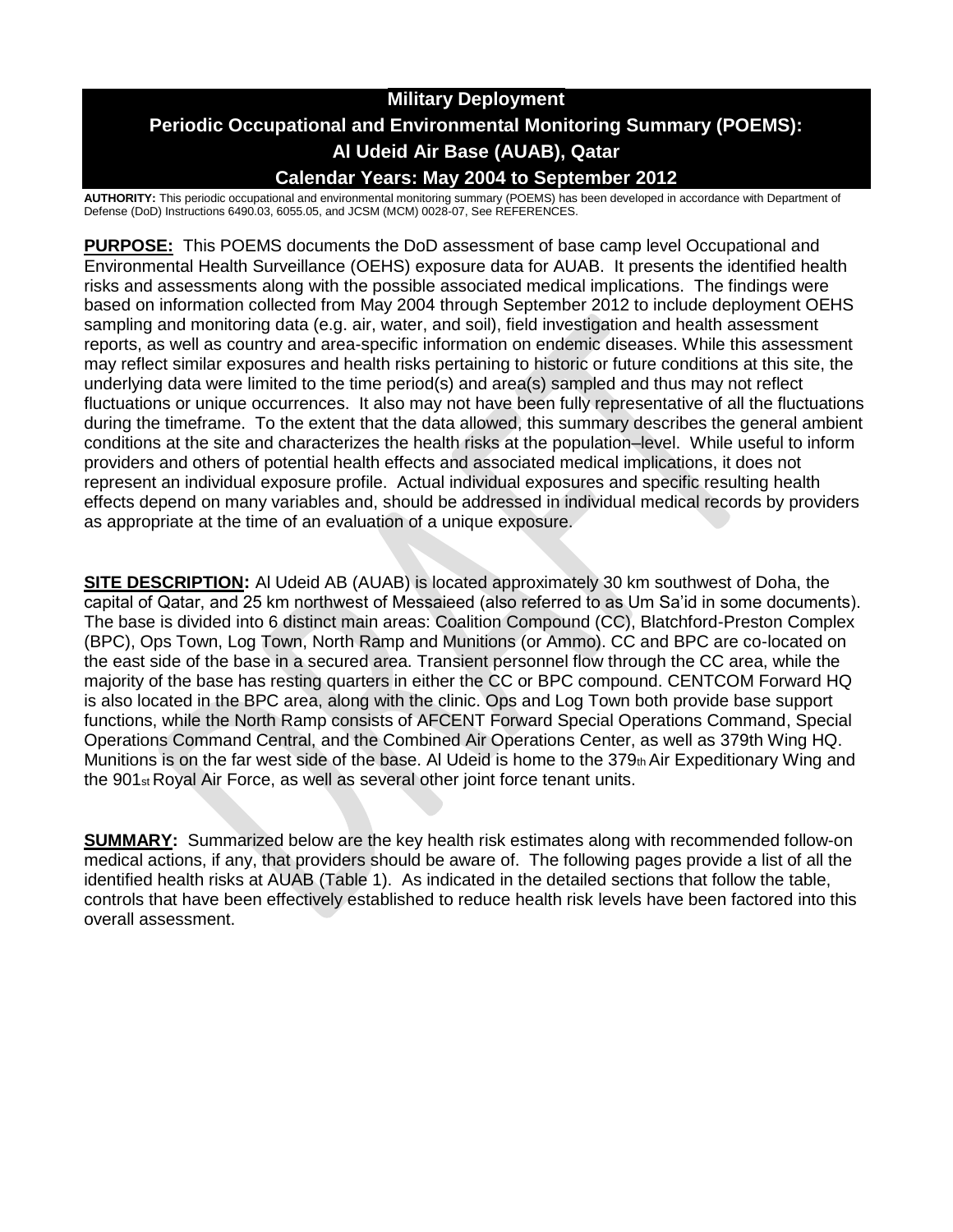## **Short-term health risks & medical implications:**

The following may have caused acute health effects in some personnel during deployment at AUAB:

Food/waterborne diseases (e.g., bacterial diarrhea, hepatitis A, typhoid/paratyphoid fever, diarrhea-protozoal) if consuming unapproved food and/or water sources.

Other endemic diseases (e.g., crimean congo hemorrhagic fever, leptospirosis, Tuberculosis (TB), meningoccal meningitis, rabies, Q fever)

Venomous animals/insects.

For personnel that consume non-approved local food, ice or water, there is a varying potential for food/waterborne diseases, (e.g., bacterial diarrhea, hepatitis A, typhoid/paratyphoid fever, diarrhea-protozoal). The health effects of these diseases can temporarily incapacitate personnel (diarrhea) or result in prolonged illness (hepatitis A). Risks from food/waterborne diseases should be reduced with preventive medicine controls and mitigation, which includes hepatitis A vaccinations and only drinking from approved water sources eating from approved food sources in accordance with standing CENTCOM policy.

For other vector-borne endemic diseases (crimean congo hemorrhagic fever), these diseases may constitute a significant risk due to exposure to biting vectors; risk reduced to low by proper wear of the treated uniform, application of repellent to exposed skin and bed net, efforts by Pest Management to minimize the biting vectors and appropriate chemoprophylaxis.

For water contact diseases (leptospirosis) activities involving extensive contact with surface water increase risk.

For respiratory diseases (tuberculosis, meningococcal meningitis) personnel in close-quarter conditions could have been at risk for person-to-person spread.

Animal contact diseases (rabies, Q fever), pose year-round risk. For venomous animals and insects, if encountered, effects of venom varied with species from mild localized swelling to potentially lethal effects; risks reduced by avoiding contact and proper and timely treatment.

For heat stress, risk can be greater for susceptible persons including those older than 45, of low fitness level, unacclimatized, or with underlying medical conditions. Risks from heat stress may have been reduced with preventive medicine controls, work-rest cycles, and mitigation.

Air quality: Exposures may result in mild to more serious short-term health effects (e.g., eye, nose or throat and lung irritation) in some personnel while at this site. For certain subgroups of the deployed forces (e.g., those with pre-existing asthma/cardio-pulmonary conditions) are at greatest risk of developing notable health effects.

Although most effects from exposure to particulate matter should have resolved post-deployment, providers should be prepared to consider the relationship between deployment exposures and current complaints. Some individuals may have sought treatment for acute respiratory irritation during their time at AUAB. Personnel who reported with symptoms or required treatment while at this site should have exposure/treatment noted in medical record (e.g., electronic medical record and/or on a Standard Form (SF) 600 (Chronological Record of Medical Care).

> Page 2 of 21 Reviewed by CENTCOM SG (7 May 2013) Final Approval Date (7 May 2013)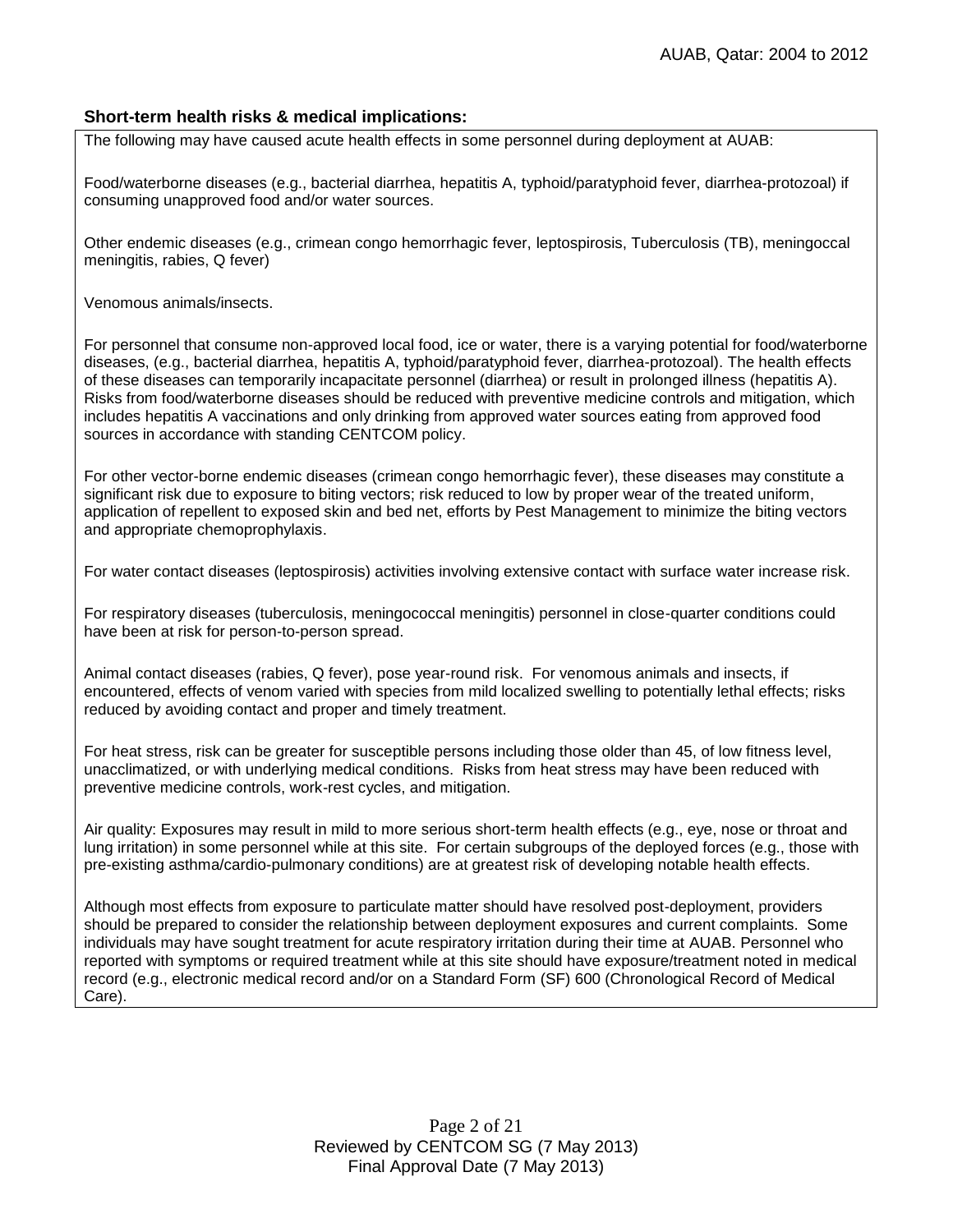#### **POEMS**

# **Table 1. Population-Based Health Risk Estimates - AUAB, Qatar 1, 2, <sup>5</sup>**

| <b>Source of Identified</b><br>Health Risk <sup>3</sup> |                                                                                                                                                                                                                                                                                                                                                                                                                                                                                                                                                                                          |                                                                                                                                                     |                                                                                                                                                                                                                                                                                                                                                                                                                                                                                                                                                                                                |
|---------------------------------------------------------|------------------------------------------------------------------------------------------------------------------------------------------------------------------------------------------------------------------------------------------------------------------------------------------------------------------------------------------------------------------------------------------------------------------------------------------------------------------------------------------------------------------------------------------------------------------------------------------|-----------------------------------------------------------------------------------------------------------------------------------------------------|------------------------------------------------------------------------------------------------------------------------------------------------------------------------------------------------------------------------------------------------------------------------------------------------------------------------------------------------------------------------------------------------------------------------------------------------------------------------------------------------------------------------------------------------------------------------------------------------|
| <b>AIR</b>                                              | <b>Unmitigated Health Risk</b><br>Estimate <sup>4</sup>                                                                                                                                                                                                                                                                                                                                                                                                                                                                                                                                  | <b>Control Measures</b><br>Implemented                                                                                                              | <b>Residual Health Risk Estimate<sup>4</sup></b>                                                                                                                                                                                                                                                                                                                                                                                                                                                                                                                                               |
| $PM_{10}$                                               | Short-term: Low, Daily levels varied,<br>acute health effects (e.g., upper<br>respiratory tract irritation) were<br>possible in susceptible persons<br>(e.g., those with asthma/existing<br>respiratory diseases).                                                                                                                                                                                                                                                                                                                                                                       | Limiting strenuous physical<br>activities when air quality is<br>especially poor; and actions<br>such as closing tent flaps,<br>windows, and doors. | Short-term: Low, Daily levels varied,<br>acute health effects (e.g., upper<br>respiratory tract irritation) were possible<br>in susceptible persons (e.g., those with<br>asthma/existing respiratory diseases).                                                                                                                                                                                                                                                                                                                                                                                |
|                                                         | Long-term: No health guidelines                                                                                                                                                                                                                                                                                                                                                                                                                                                                                                                                                          |                                                                                                                                                     | Long-term: No health guidelines                                                                                                                                                                                                                                                                                                                                                                                                                                                                                                                                                                |
| PM <sub>2.5</sub>                                       | Short-term: Low-Moderate, A<br>majority of the time mild acute (short<br>term) health effects were<br>anticipated; certain peak levels may<br>have produced mild eye, nose, or<br>throat irritation in some personnel<br>and pre-existing health conditions<br>(e.g., asthma, or cardiopulmonary<br>diseases) may have been<br>exacerbated.<br>Long-term: Moderate, Small<br>percentage of persons may have<br>been at increased risk for<br>developing chronic conditions<br>(particularly those more susceptible<br>to acute (short term) effects (e.g.,<br>those with asthma/existing | Limiting strenuous physical<br>activities when air quality is<br>especially poor; and actions<br>such as closing tent flaps,<br>windows, and doors. | Short-term: Low-Moderate, A majority of<br>the time mild acute (short term) health<br>effects were anticipated; certain peak<br>levels may have produced mild eye,<br>nose, or throat irritation in some<br>personnel and pre-existing health<br>conditions (e.g., asthma, or<br>cardiopulmonary diseases) may have<br>been exacerbated.<br>Long-term: Moderate, Small percentage<br>of persons may have been at increased<br>risk for developing chronic conditions<br>(particularly those more susceptible to<br>acute (short term) effects (e.g., those<br>with asthma/existing respiratory |
|                                                         | respiratory diseases).<br>Short-term: None Identified. All                                                                                                                                                                                                                                                                                                                                                                                                                                                                                                                               |                                                                                                                                                     | diseases).                                                                                                                                                                                                                                                                                                                                                                                                                                                                                                                                                                                     |
| Metals                                                  | detected metals were below<br>corresponding Negligible MEG<br>values                                                                                                                                                                                                                                                                                                                                                                                                                                                                                                                     |                                                                                                                                                     | Short-term: None Identified. All detected<br>metals were below corresponding<br>Negligible MEG values                                                                                                                                                                                                                                                                                                                                                                                                                                                                                          |
|                                                         | Long-term: None Identified. All<br>detected metals were below<br>corresponding Negligible MEG<br>values                                                                                                                                                                                                                                                                                                                                                                                                                                                                                  |                                                                                                                                                     | Long-term: None Identified. All detected<br>metals were below corresponding<br>Negligible MEG values                                                                                                                                                                                                                                                                                                                                                                                                                                                                                           |
| <b>VOCs</b>                                             | Short-term: None Identified                                                                                                                                                                                                                                                                                                                                                                                                                                                                                                                                                              |                                                                                                                                                     | Short-term: None Identified                                                                                                                                                                                                                                                                                                                                                                                                                                                                                                                                                                    |
|                                                         | Long-term: None Identified                                                                                                                                                                                                                                                                                                                                                                                                                                                                                                                                                               |                                                                                                                                                     | Long-term: None Identified                                                                                                                                                                                                                                                                                                                                                                                                                                                                                                                                                                     |
| Soil                                                    | <b>Unmitigated Health Risk</b><br>Estimate <sup>4</sup>                                                                                                                                                                                                                                                                                                                                                                                                                                                                                                                                  | <b>Control Measures</b><br>Implemented                                                                                                              | <b>Residual Health Risk Estimate<sup>4</sup></b>                                                                                                                                                                                                                                                                                                                                                                                                                                                                                                                                               |
| Various Analytes                                        | Short-term: No health guidelines                                                                                                                                                                                                                                                                                                                                                                                                                                                                                                                                                         |                                                                                                                                                     | Short-term: No health guidelines                                                                                                                                                                                                                                                                                                                                                                                                                                                                                                                                                               |
|                                                         | Long-term: None Identified                                                                                                                                                                                                                                                                                                                                                                                                                                                                                                                                                               |                                                                                                                                                     | Long-term: None Identified                                                                                                                                                                                                                                                                                                                                                                                                                                                                                                                                                                     |
| Water                                                   | <b>Unmitigated Health Risk</b><br>Estimate <sup>4</sup>                                                                                                                                                                                                                                                                                                                                                                                                                                                                                                                                  | <b>Control Measures</b><br>Implemented                                                                                                              | <b>Residual Health Risk Estimate<sup>4</sup></b>                                                                                                                                                                                                                                                                                                                                                                                                                                                                                                                                               |
| Consumed water                                          | Short-term: None Identified                                                                                                                                                                                                                                                                                                                                                                                                                                                                                                                                                              | Bottled water used from<br>approved sources                                                                                                         | Short-term: None Identified                                                                                                                                                                                                                                                                                                                                                                                                                                                                                                                                                                    |
|                                                         | Long-term: None Identified                                                                                                                                                                                                                                                                                                                                                                                                                                                                                                                                                               |                                                                                                                                                     | Long-term: None Identified                                                                                                                                                                                                                                                                                                                                                                                                                                                                                                                                                                     |
| Water used for other                                    | Short-Term: None Identified                                                                                                                                                                                                                                                                                                                                                                                                                                                                                                                                                              |                                                                                                                                                     | Short-term: None Identified                                                                                                                                                                                                                                                                                                                                                                                                                                                                                                                                                                    |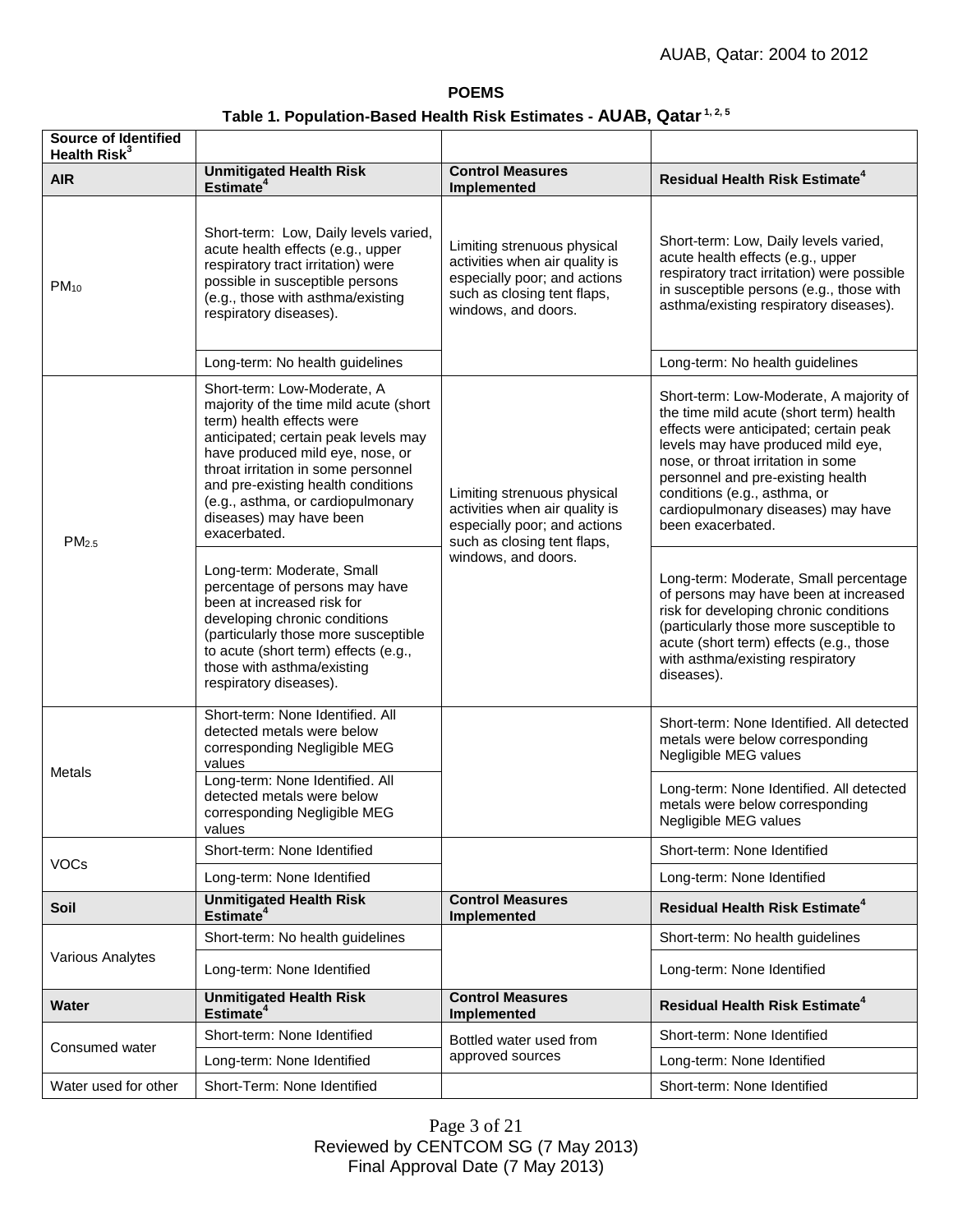| purposes                                    | Long-Term: None Identified                                                                                                                                                                                                                                                                                              |                                                                                                                                                                                                                               | Long-term: None Identified                                                                                                                 |
|---------------------------------------------|-------------------------------------------------------------------------------------------------------------------------------------------------------------------------------------------------------------------------------------------------------------------------------------------------------------------------|-------------------------------------------------------------------------------------------------------------------------------------------------------------------------------------------------------------------------------|--------------------------------------------------------------------------------------------------------------------------------------------|
| <b>ENDEMIC DISEASE</b>                      | <b>Unmitigated Health Risk</b><br>Estimate <sup>4</sup>                                                                                                                                                                                                                                                                 | <b>Control Measures</b><br>Implemented                                                                                                                                                                                        | <b>Residual Health Risk Estimate<sup>4</sup></b>                                                                                           |
| Food borne/<br>Waterborne                   | Short-term: Variable: High (Bacterial<br>Diarrhea) to Moderate (Hepatitis A,<br>Typhoid/Paratyphoid Fever,<br>Diarrhea -Protozoal). If ingesting<br>local food/water, the health effects<br>could have been temporarily<br>incapacitating to personnel<br>(Diarrhea) or resulted in prolonged<br>illness (Hepatitis A). | Preventive measures included<br>Hepatitis A vaccination,<br>consumption of food and water<br>used only from approved<br>sources and routinely<br>monitored.                                                                   | Short-term: Low                                                                                                                            |
|                                             | Long-term: None Identified                                                                                                                                                                                                                                                                                              |                                                                                                                                                                                                                               | Long-term: None Identified                                                                                                                 |
| Arthropod Vector<br><b>Borne</b>            | Short-term: Moderate (Crimean<br>Congo Hemorrhagic Fever)                                                                                                                                                                                                                                                               | Preventive measures included<br>proper wear of the treated                                                                                                                                                                    | Short-term: Low                                                                                                                            |
|                                             | Long-term: None identified                                                                                                                                                                                                                                                                                              | uniform and application of<br>repellent to exposed skin and<br>appropriate chemoprophylaxis.                                                                                                                                  | Long-term: None identified                                                                                                                 |
| Water-Contact<br>(e.g. wading,<br>swimming) | Short-term: Moderate<br>(Leptospirosis)                                                                                                                                                                                                                                                                                 |                                                                                                                                                                                                                               | Short-term: Moderate                                                                                                                       |
|                                             | Long-term: None Identified                                                                                                                                                                                                                                                                                              |                                                                                                                                                                                                                               | Long-term: None Identified                                                                                                                 |
| Respiratory                                 | Short-term: Low (Tuberculosis (TB),<br>Meningococcal Meningitis).                                                                                                                                                                                                                                                       | TB evaluated as part of the<br>PDHA (Post Deployment<br>Health Assessment). A TB skin<br>test was required post-<br>deployment.                                                                                               | Short-term: Low                                                                                                                            |
|                                             | Long-term: None Identified                                                                                                                                                                                                                                                                                              |                                                                                                                                                                                                                               | Long-term: None Identified                                                                                                                 |
| <b>Animal Contact</b>                       | Short-term: Moderate (Q-Fever),<br>Low (rabies)                                                                                                                                                                                                                                                                         | <b>CENTCOM General Order 1B</b><br>mitigates rabies exposure risks                                                                                                                                                            | Short-term: Moderate (Q-Fever), Low<br>(rabies)                                                                                            |
|                                             | Long-term: Low (rabies)                                                                                                                                                                                                                                                                                                 | by prohibiting contact with,<br>adoption, or feeding of feral<br>animals. Risks are further<br>reduced in the event of<br>assessed contact by prompt<br>post-exposure rabies<br>prophylaxis IAW the CDC's<br>ACIP guidelines. | Long-term: Low (rabies)                                                                                                                    |
| <b>VENOMOUS</b><br><b>ANIMAL/INSECTS</b>    | <b>Unmitigated Health Risk</b><br>Estimate <sup>4</sup>                                                                                                                                                                                                                                                                 | <b>Control Measures</b><br>Implemented                                                                                                                                                                                        | <b>Residual Health Risk Estimate<sup>4</sup></b>                                                                                           |
| Snakes, Scorpions,<br>Snails, Fish          | Short-term: Low to High                                                                                                                                                                                                                                                                                                 | Risks reduced by education,<br>avoiding contact, and proper<br>and timely reporting and<br>treatment.                                                                                                                         | Short-term: Low to High (If<br>encountered, effects of venom varied<br>with species from mild localized<br>swelling to potentially lethal) |
|                                             | Long-term: None Identified                                                                                                                                                                                                                                                                                              |                                                                                                                                                                                                                               | Long-term: None Identified                                                                                                                 |
| <b>HEAT/COLD</b><br><b>STRESS</b>           | <b>Unmitigated Health Risk</b><br>Estimate <sup>4</sup>                                                                                                                                                                                                                                                                 | <b>Control Measures</b><br>Implemented                                                                                                                                                                                        | <b>Residual Health Risk Estimate<sup>4</sup></b>                                                                                           |
| Heat                                        | Short-term: Low to High                                                                                                                                                                                                                                                                                                 | Risks from heat stress may                                                                                                                                                                                                    | Short-term: Low to High                                                                                                                    |
|                                             | Long-term: Low                                                                                                                                                                                                                                                                                                          | have been reduced with<br>preventive medicine controls,<br>work-rest cycles, and<br>mitigation                                                                                                                                | Long-term: Low                                                                                                                             |
| Cold                                        | Short-term: Low                                                                                                                                                                                                                                                                                                         | Risks from cold stress may                                                                                                                                                                                                    | Short-term: Low                                                                                                                            |
|                                             | Long-term: Low                                                                                                                                                                                                                                                                                                          | have been reduced with<br>protective measures such as<br>use of the buddy system in<br>cold weather, and proper wear<br>of protective clothing.                                                                               | Long-term: Low                                                                                                                             |

Page 4 of 21 Reviewed by CENTCOM SG (7 May 2013) Final Approval Date (7 May 2013)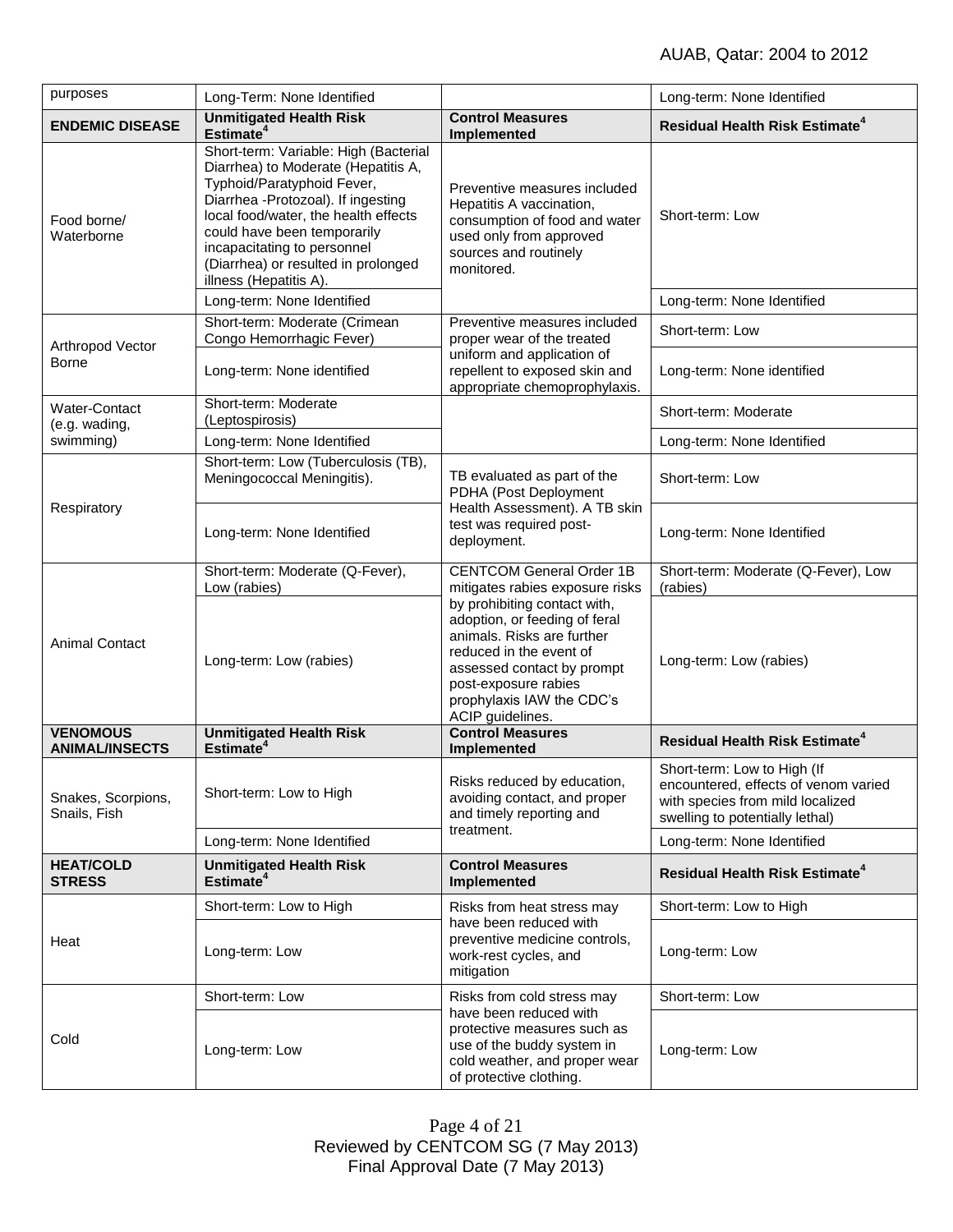| <b>NOISE</b>                                                           | <b>Unmitigated Health Risk</b><br>Estimate <sup>*</sup> | <b>Control Measures</b><br><b>Implemented</b>                | <b>Residual Health Risk Estimate<sup>4</sup></b> |
|------------------------------------------------------------------------|---------------------------------------------------------|--------------------------------------------------------------|--------------------------------------------------|
| Continuous<br>(Flightline,<br>equipment)<br>Impulse (Weapon<br>firing) | Short-term: Low                                         | Hearing protection used by<br>personnel in higher risk areas | Short-term: Low                                  |
|                                                                        | Long-term: Low-Moderate                                 |                                                              | Long-term: Low-Moderate                          |

<sup>1</sup> This Summary Table provides a qualitative estimate of population-based short- and long-term health risks associated with the general ambient and occupational environment conditions at AUAB. It does not represent a unique individual exposure profile. Actual individual exposures and health effects depend on many variables. For example, while a chemical may have been present in the environment, if a person did not inhale, ingest, or contact a specific dose of the chemical for adequate duration and frequency, then there may have been no health risk. Alternatively, a person at a specific location may have experienced a unique exposure which could have resulted in a significant individual exposure. Any such person seeking medical care should have their specific exposure documented in an SF600.

 $^2$  This assessment was based on specific data and reports obtained from the May 2004 through September 2012 timeframe. It was considered a current representation of general site conditions but may not reflect certain fluctuations or unique exposure incidents. Acute health risk estimates were generally consistent with field-observed health effects.

<sup>3</sup>This Summary Table was organized by major categories of identified sources of health risk. It only lists those sub-categories specifically identified and addressed at the site(s) evaluated. The health risks were presented as Low, Moderate, High or Extremely High for both acute and chronic health effects. The health risk level was based on an assessment of both the potential severity of the health effects that could be caused and probability of the exposure that would produce such health effects. Details can be obtained from the APHC/AIPH. Where applicable, "None Identified" was used when an exposure was identified and no health risk of either specific acute or chronic health effects were determined. More detailed descriptions of OEH exposures that were evaluated but determined to pose no health risk are discussed in the following sections of this report.

<sup>4</sup> Health risks in this Summary Table were based on quantitative surveillance thresholds (e.g. endemic disease rates; host/vector/pathogen surveillance) or screening levels, e.g. Military Exposure Guidelines (MEGs) for chemicals. Some previous assessment reports may provide slightly inconsistent health risk estimates because quantitative criteria such as MEGs may have changed since the samples were originally evaluated and/or because this assessment makes use of all historic site data while previous reports may have only been based on a select few samples.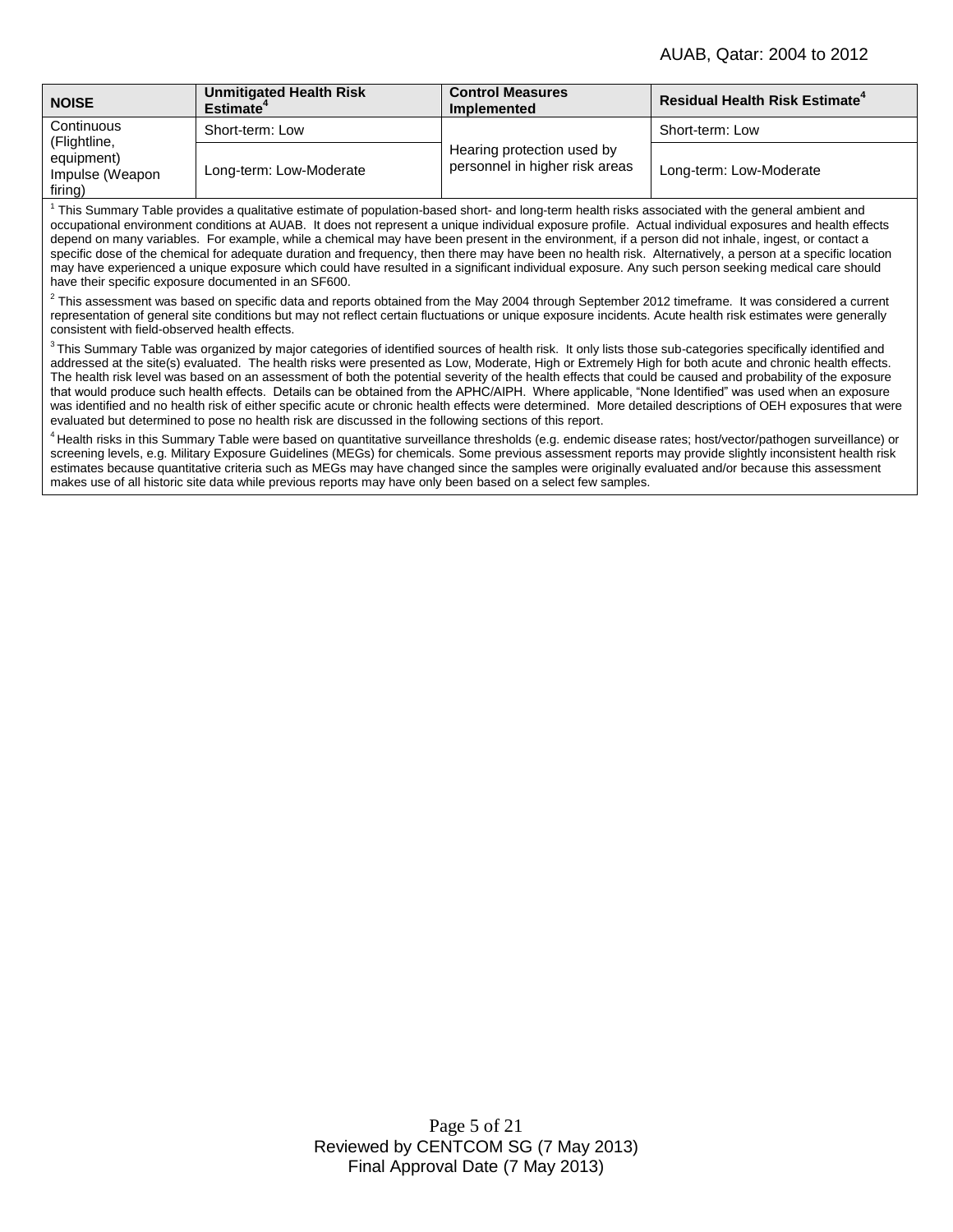## **1 Discussion of Health Risks at AUAB, Qatar by Source**

The following sections describe the major source categories of potential health risk that were evaluated at AUAB. For each category, the evaluation process includes identifying what, if any, specific subcategories/health concerns were present.

## **2 Air**

#### 2.1 Site-Specific Sources Identified

AUAB is situated in a dusty semi-arid desert environment. Inhalational exposure to high levels of dust and particulate matter, such as during high winds or dust storms may increase risk for mild to more serious short-term health effects (e.g., eye, nose or throat and lung irritation) in some personnel. Additionally, certain subgroups of the deployed forces (e.g., those with pre-existing asthma/cardio pulmonary conditions) were at greatest risk of developing notable health effects.

Environmental surveillance occurred between 2004 and 2008. The summary of results follows.

2.2 Particulate matter, less than 10 micrometers ( $PM_{10}$ )

2.2.1 Sample data/Notes:

Exposure Guidelines:

Short-term (24-hour)  $PM_{10}$  (µg/m<sup>3</sup>): Negligible MEG=250, Marginal MEG=420, Critical MEG=600. Long-term  $PM_{10}$  MEG (µg/m<sup>3</sup>): Not Available.

The range of 24-hour PM<sub>10</sub> concentrations in 67 samples was 32 to 1803  $\mu$ g/m<sup>3</sup>.

2.2.2 Short-term health risks:

**Low:** Short term risk is based on comparison of daily concentrations to 24-hr MEGs. The variability in the risk is due to significant fluctuation in the daily concentrations. The risk assessment is based on sampling data from 2004-2008.

Overall 58/67 (94%) of the sampling days had concentrations below the 24-hour negligible MEG (LOW Risk); 6/67 (10%) of the sampling days were between the 24-hour negligible MEG and the 24-hour marginal MEG (LOW Risk); 0/67 (0%) of the sampling days were between the 24-hour marginal and the 24-hour critical MEG (MODERATE Risk); 3/67 (5%) of the sampling days were greater than the critical MEG (HIGH risk). Confidence is low based on limitations in sampling data.

Respiratory effects can increasingly impact real-time health and mission capabilities as they exceed higher levels of MEGs. Acute effects to relatively healthy troops are mostly eye, nose, and throat irritation, and respirator effects (sneezing, adaptive responses such as coughing, sinus congestion and drainage) that can be exacerbated by increased activity.

2.2.3 Long-term health risk:

**Not Evaluated-no available health guidelines**. The Environmental Protection Agency has retracted its long-term standard (NAAQS) for  $PM_{10}$  due to an inability to clearly link chronic health effects with chronic  $PM_{10}$  exposure levels.

> Page 6 of 21 Reviewed by CENTCOM SG (7 May 2013) Final Approval Date (7 May 2013)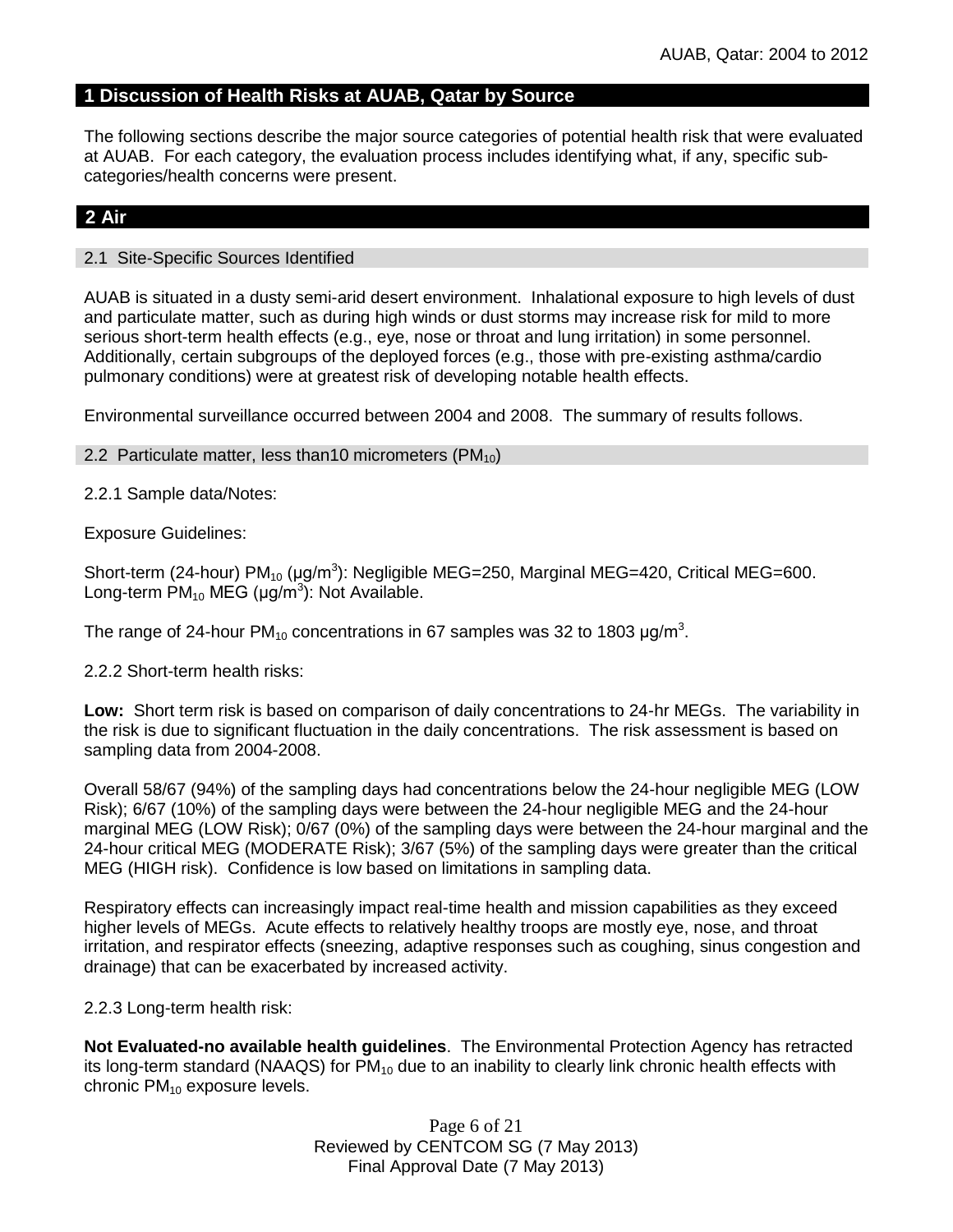### 2.3 Particulate Matter, less than 2.5 micrometers (PM<sub>2.5</sub>)

## 2.3.1 Sample data/Notes:

Exposure Guidelines:

Short-term (24-hour) PM<sub>2.5</sub> MEGs (μg/m<sup>3</sup>): Negligible MEG=65, Marginal MEG=250, Critical MEG=500. Long-term  $PM_{2.5}$  MEGs: Negligible MEG=15, Marginal MEG=65.

The range of 24-hour  $PM_{2.5}$  concentrations in 45 samples from February 2006-February 2007 was 24-350 μg/m<sup>3</sup>, with an average concentration of 63 μg/m<sup>3</sup>.

2.3.2 Short-term risk:

Overall 30/45 (67%) of the sampling days had concentrations below the 24-hour negligible MEG (LOW Risk); 14/45 (31%) of the sampling days were between the 24-hour negligible MEG and the 24-hour marginal MEG (LOW Risk); 1/45 (2%) of the sampling days were between the 24-hour marginal and the 24-hour critical MEG (MODERATE Risk); 0/45 (0%) of the sampling days were greater than the critical MEG (HIGH risk). Confidence is low based on limitations in sampling data.

**Low:** Short term risk is based on comparison of daily concentrations to 24-hr MEGs. The variability in the risk is due to significant fluctuation in the daily concentrations. The risk assessment is based on sampling data from 2006-2007.

2.3.3 Long-term health risks:

Overall 30/45 (67%) had concentrations between the negligible and marginal MEG; 15/45 (33%) of the sampling days had concentrations above the marginal MEG.

**Moderate:** The long-term PM<sub>2.5</sub> health risk assessment for AUAB was moderate based on PM<sub>2.5</sub> concentrations and the likelihood of exposure at these hazard severity levels. A moderate health risk assessment suggests that long-term exposure to peak  $PM_{2.5}$  concentrations at AUAB were expected to have degraded mission capabilities in terms of the required mission standard and would result in reduced mission capability if hazards occurred during the mission. Confidence in the short-term  $PM_{2.5}$ health risk assessment was low (TG 230, Table 3-6).

#### 2.4 Airborne Metals from  $PM_{10}$

2.4.1 Sample data/Notes:

Exposure Guidelines:

The health risk assessment was based on average and peak concentration of 67  $PM_{10}$  airborne metal samples collected at AUAB from 2004-2008, and the likelihood of exposure. Risks are determined based on comparison to available MEGs "TG 230".

2.4.2 Short and long-term health risks:

**None identified based on the available sampling data**: All contaminants were measured at concentrations below MEGs. Two contaminants have detection limits greater than the MEG (Cadmium, and Vanadium). Since these contaminants weren't detected in any of the samples and/or there is no expected source of these contaminants, no further assessment was needed (based on guidance in TG

> Page 7 of 21 Reviewed by CENTCOM SG (7 May 2013) Final Approval Date (7 May 2013)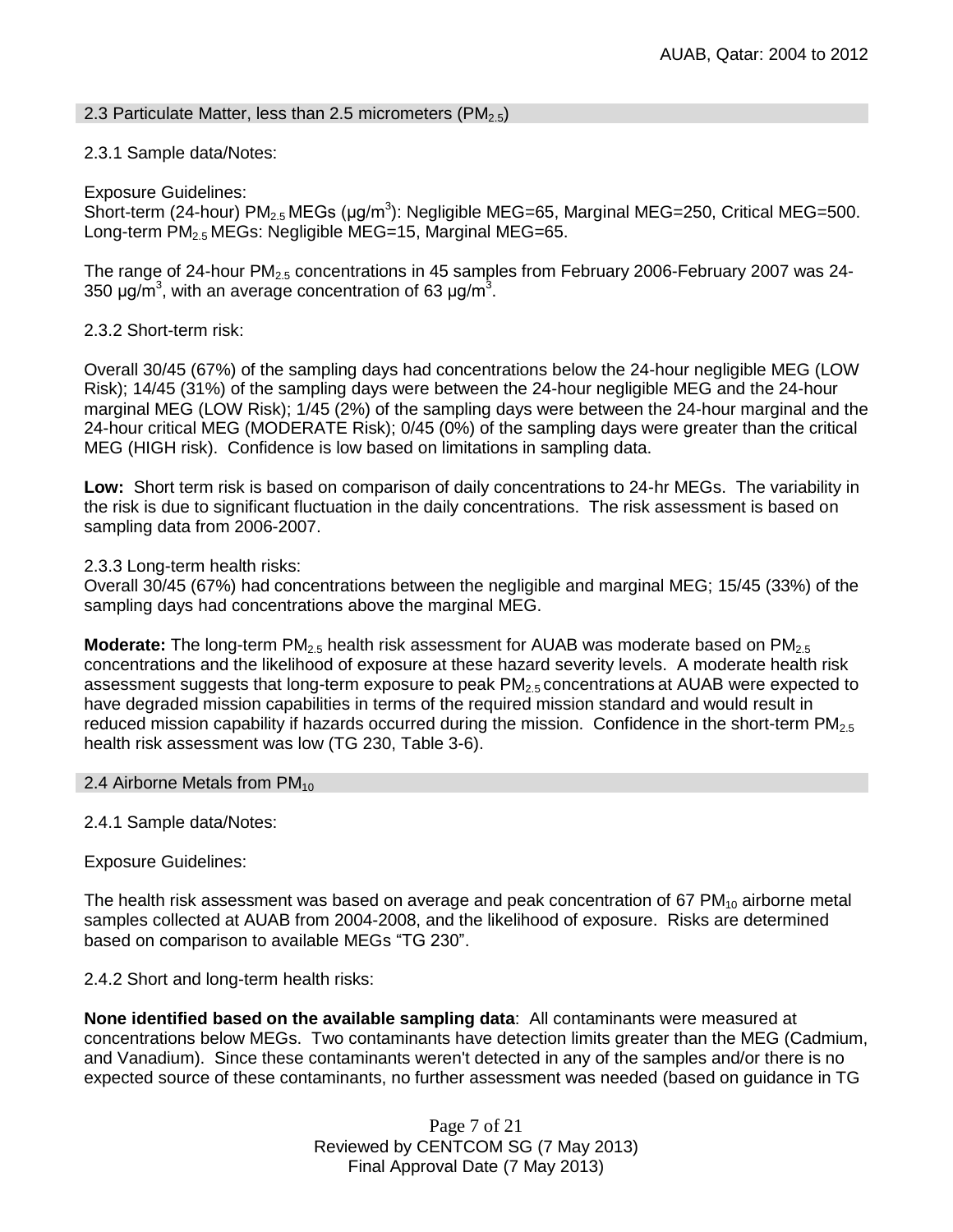230 paragraph 3.4.4.4). Confidence in this risk assessment is low based on limitations in sampling data and analytical limits of detection.

2.5 Volatile Organic Compounds (VOC)

2.5.1 The health risk assessment was based on average and peak concentration of 17 valid volatile organic chemical (VOC) air samples collected at AUAB from March 2005, June-July 2006, and the likelihood of exposure. VOCs were detected in some of the samples, but at levels below pertinent MEGs. Risks are determined based on comparison to available MEGs.

2.5.2 Short and long-term health risks:

**None identified based on the available sampling data.** No parameters exceeded 1-year Negligible MEGs.

## **3 Soil**

3.1 Site-Specific Sources Identified

3.2 Sample data/Notes:

A total of 15 soil samples were collected from AUAB in 2004, 2008 to assess OEH health risk to deployed personnel. The primary soil contamination exposure pathways are dermal contact and dust inhalation. Typical parameters analyzed for included SVOCs, radionuclides, heavy metals, PCBs, pesticides, herbicides. If the contaminant was known or suspected, other parameters may have been analyzed for (i.e. total petroleum hydrocarbons (TPH) and polycyclic aromatic hydrocarbons (PAH) near fuel spills).

3.3 Short-term health risk:

**Not an identified source of health risk**. Currently, sampling data for soil are not evaluated for short term (acute) health risks**.**

3.4 Long-term health risk:

**None identified based on available sample data.** All contaminants were measured at concentrations below MEGs.

## **4 Water**

In order to assess the health risk to US personnel from exposure to water in theater, the USAPHC identified the most probable exposure pathways. These were based on the administrative information provided on the field data sheets submitted with the samples taken over the time period being evaluated. Bottled water is the sole source of drinking water for all deployed personnel in Qatar. The non-potable water distribution system consists of a feed line from Ras Abu Fontas desalination plant, underground storage tanks, above storage tanks, chlorine injection, and a piped distribution system in the Coalition Compound, Blatchford-Preston Complex, Log Town, North Ramp area, and Ammo. Tanks in Ops Town carrying non-portable water are filled by water trucks. The water trucks are filled with water from a fill station in Log Town, fed by the water from the distribution system. The same water is used to supply Qatari operations on base.

> Page 8 of 21 Reviewed by CENTCOM SG (7 May 2013) Final Approval Date (7 May 2013)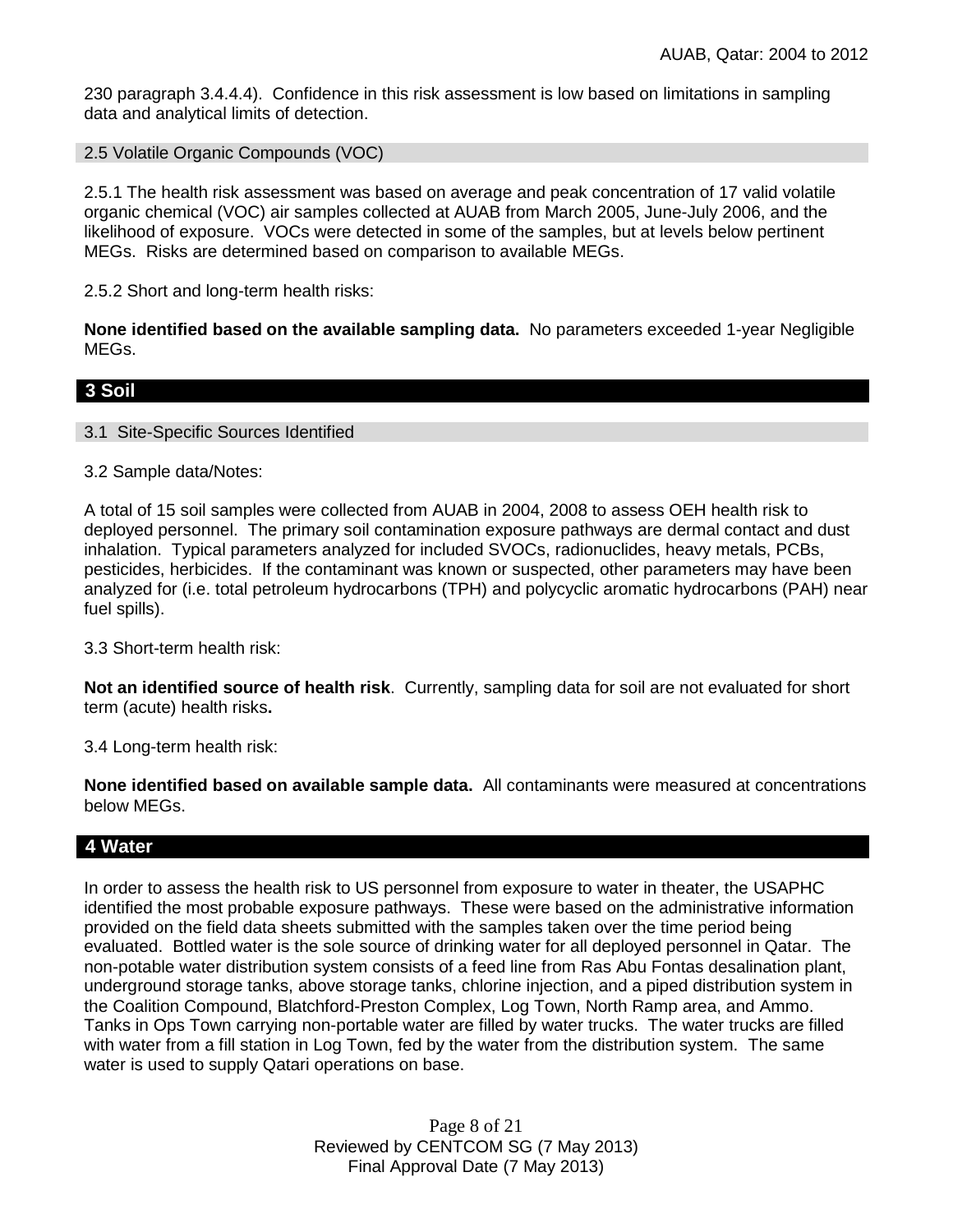## 4.1 Drinking Water: Bottled

#### 4.1.1 Site-Specific Sources Identified

Drinking water supplies at AUAB are from locally procured bottled water sources approved by the US Army Public Health Command. At AUAB, Bioenvironmental Engineering conducts routine field testing per Air Force Instruction (AFI) 48-138/US Army Technical Bulletin, Medical 577 (TB MED 577), Sanitary Control and Surveillance of Field Water Supplies May 2010.

### 4.1.2 Sample data/Notes:

Over 5000 bacteriological samples were collected and analyzed for bottled water since 2009. All results were negative for bacteriological contamination.

2 samples were collected in 2004 and 2008. All analytes were detected at levels below the short or long term exposure levels.

Routine monitoring results are within acceptable limits. Records of these measurements are available in DOEHRS.

4.1.3 Short-term and long-term health risks:

## **None identified based on available sample data.**

#### 4.2 Non-Drinking Water: Treated/Disinfected

#### 4.2.1 Site-Specific Sources Identified

Potable water used for purposes other than drinking is produced by State of Qatar Ministry of Electricity and Water using Multistage Flash Distillation of source water taken from the Persian Gulf. Treated Water is distributed to the dining facilities for cooking and hand washing. Additionally, treated water is used for showers, toilets, personal hygiene, air craft washing, etc. Routine Field testing is performed by Bioenvironmental Engineering and includes bacteriological, CBRN, FAC, and other parameters per AFI 48-138 and TB MED 577.

Although the primary route of exposure for most microorganisms was ingestion of the contaminated water, dermal exposure to some microorganisms, chemicals, and biological contaminants may have also caused adverse health effects. Complete exposure pathways would have included drinking, brushing teeth, personal hygiene, cooking, providing medical and dental care using a contaminated water supply or during dermal contact at vehicle or aircraft wash racks.

#### 4.2.2 Sample data/Notes:

Exposure Guidelines:

16 samples collected in 2004, 2005, 2008, 2009 and 2012 were evaluated for this health risk assessment.

Analytes were not detected or not consistently detected at levels above the short or long term MEGs. No analyte exceeded 2.5 times the MEG to be retained as a hazard.

> Page 9 of 21 Reviewed by CENTCOM SG (7 May 2013) Final Approval Date (7 May 2013)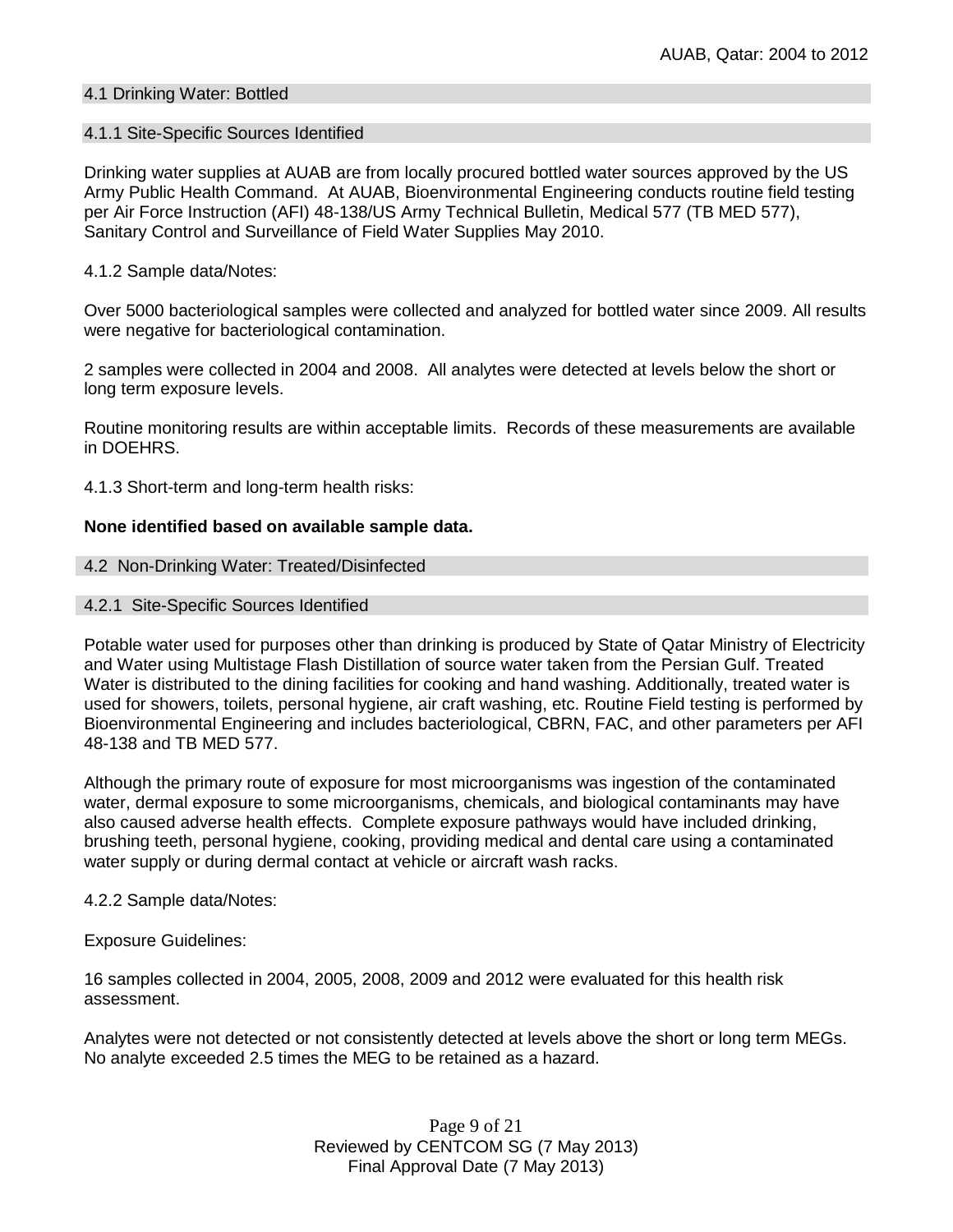Records indicate that the routinely monitored parameters (pH, chlorine, bacteriological) are typically within acceptable limits. Deviations from acceptable limits are investigated and corrected as they occur. Records of these measurements are available in DOEHRS.

4.2.3 Short and long-term health risks:

### **None identified based on available sample data**

## **5 Military Unique**

#### 5.1 Chemical Biological, Radiological Nuclear (CBRN) Weapons

No specific hazard sources were documented in Defense Occupational and Environmental Health Readiness System (DOEHRS), or the Military Exposure Surveillance Library (MESL) data portal through September 2012.

#### 5.2 Depleted Uranium (DU)

DU is a component of some aircraft and munitions that are currently on AUAB. However, no abandoned/damaged DU is known to exist.

All radioactive materials are accounted for, and are properly stored and maintained.

#### 5.3 Ionizing Radiation

5.3.1 Medical and dental radiography is utilized in the EMEDS Clinic. Industrial radiography is utilized in Building 3937. All ionizing radiation exposures for occupational radiation workers were below the occupational exposure limits. The base also has equipment containing sealed radioactive material, including chemical agent monitors and alarms, moisture density gauges and targeting pods. Security Forces personnel use an x-ray backscatter device for vehicles entering the gate. Administrative procedures are in place to protect service members. AF workplace-specific evaluations are available in the MESL and/or DOEHRS. All radioactive materials are accounted for, and are properly stored and maintained.

5.3.2 Short-term and long-term health risks:

Low: Procedures are in place to maintain exposures as low as reasonable achievable. Confidence in this risk is high.

#### 5.4 Non-Ionizing Radiation

#### 5.4.1 Lasers:

Aircraft are equipped with various lasers. Specific health hazards associated with each laser are documented in DOEHRS. Administrative procedures are in place to reduce incidents. The biggest risk is lasing of aircrews while flying. In some cases, crews were able don Aircrew Laser Eye Protection within time and perform adequate procedures to avoid exposure. Laser exposures evaluations completed by the Flight Doctors are forwarded to the USAF School of Aerospace Medicine Help Desk for archiving and placed in the member's medical record.

> Page 10 of 21 Reviewed by CENTCOM SG (7 May 2013) Final Approval Date (7 May 2013)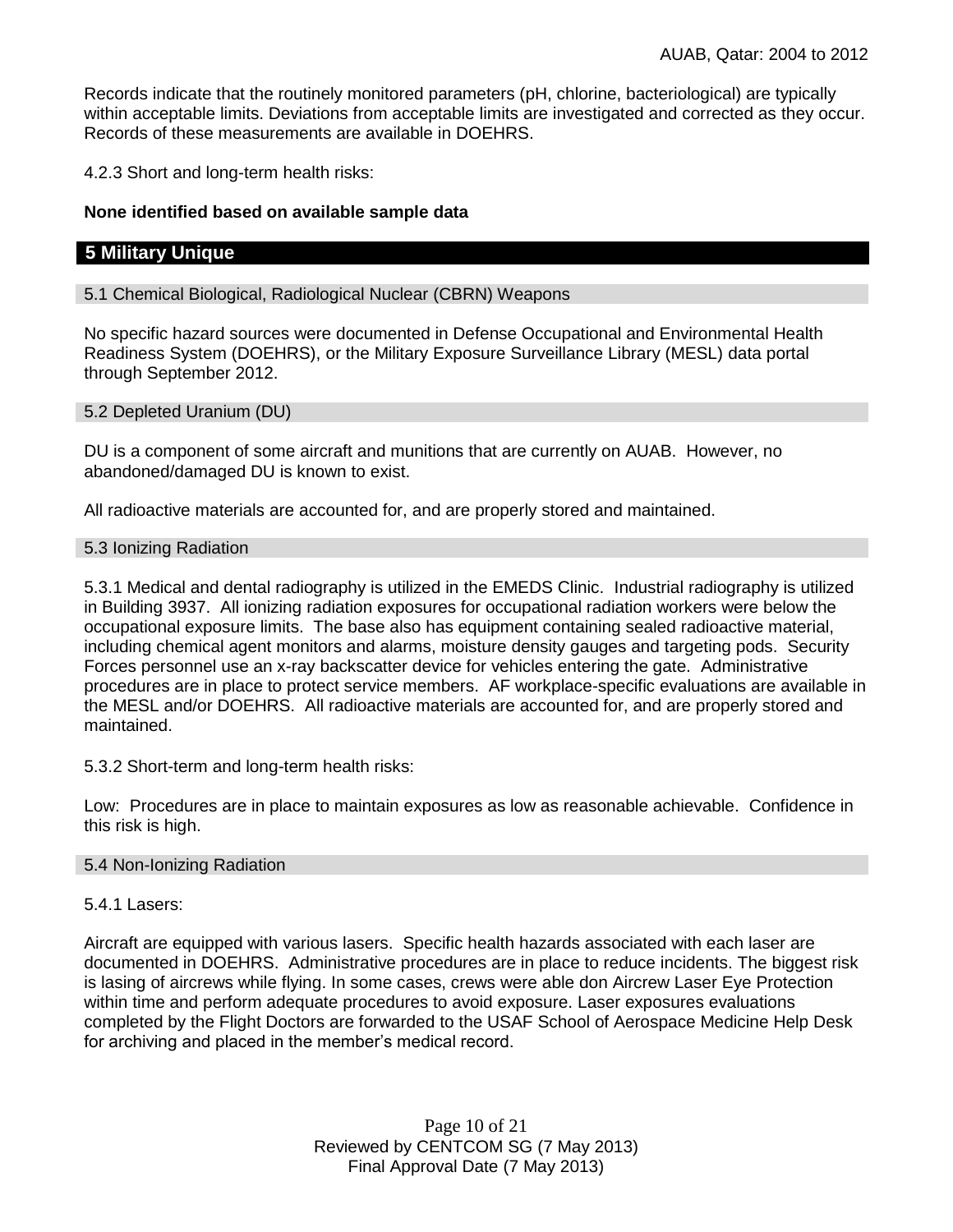5.4.2 Electro-Magnetic Frequency (EMF) Radiation:

Aircraft and ground-based emitters have administrative procedures in place to reduce the potential for exposures and ensure personnel are not within the uncontrolled environment hazard distance. Groundbased emitters have been evaluated and have administrative controls in place that ensure personnel are not within the uncontrolled environment hazard distance. Operators of these systems are aware to notify Bioenvironmental Engineering for any potential exposure to EMF radiation to be investigated and documented.

5.4.3 Short and long-term health risks:

Low: Procedures are in place to maintain exposures below the permissible exposure limits. Confidence in this risk assessment is medium.

#### **6 Endemic Disease<sup>1</sup>**

All information was taken directly from the National Center for Medical Intelligence (NCMI) (https://www.intelink.gov/ncmi). Baseline Infectious Disease Risk Assessment for Qatar - dated June 2010. This document lists the endemic disease reported in the region, its specific risks and severity and general health information about the disease. The general information on meningococcal meningitis regarding how it is transmitted from person to person came from the World Health Organization's Fact Sheet No. 141 on Meningococcal Meningitis. USCENTCOM MOD 11 (Reference 11 of this document) lists deployment requirements, to include immunization and chemoprophylaxis, in effect during the time frame covered by this POEMS.

#### 6.1 Foodborne and Waterborne Diseases

Foodborne and waterborne diseases in the area were potentially transmitted through the consumption of local food and water. Sanitation was poor throughout the country, including major urban areas. Local food and water sources were heavily contaminated with pathogenic bacteria, parasites, and viruses to which most U.S. Service members have little or no natural immunity. Effective host nation disease surveillance did not exist within the country. Only a small fraction of diseases were identified or reported in host nation personnel. Diarrheal diseases could have been expected to temporarily incapacitate a very high percentage of U.S. personnel within days if local food or water was consumed. Hepatitis A and typhoid fever could have caused prolonged illness in a smaller percentage of unvaccinated personnel. Vaccination was required for DOD personnel and contractors. In addition, although not specifically assessed in this document, viral gastroenteritis (e.g., norovirus) and food poisoning (e.g., Bacillus cereus, Clostridium perfringens, and Staphylococcus) may have caused significant outbreaks. Key disease risks are summarized below:

#### 6.1.1 Diarrheal Diseases (Bacteriological)

 $\overline{a}$ 

**Unmitigated High - Mitigated Low:** Mitigation was in place, U.S. Forces were provided food and water from approved sources. Diarrheal diseases can be expected to temporarily incapacitate a very high percentage of personnel (potentially over 50 percent per month) within days if local food, water, or

 $^1$  NOTE: "Risk" level refers to both severity of disease (without controls, for example vaccinations) and probability of disease based on local rates/endemic status. Diseases described are those presenting greater risk when compared with U.S. conditions. Most identified disease risks can and are being mitigated with military preventive medicine measures/policies.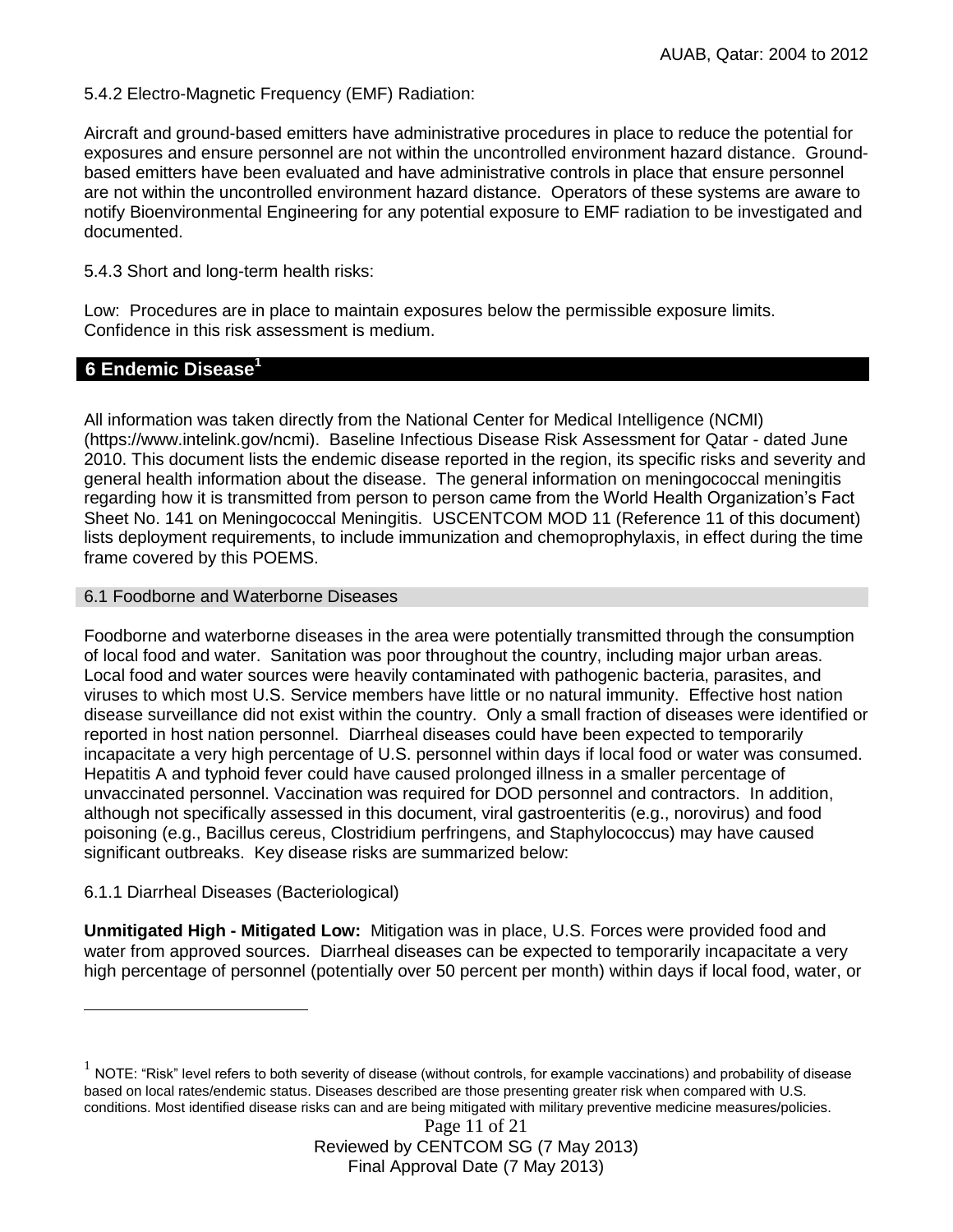ice is consumed. Field conditions (including lack of hand washing and primitive sanitation) may facilitate person-to-person spread and epidemics. Typically mild disease treated in outpatient setting; recovery and return to duty in less than 72 hours with appropriate therapy. A small proportion of infections may require greater than 72 hours limited duty, or hospitalization.

## 6.1.2 Hepatitis A

**Unmitigated Moderate - Mitigated Low:** Unmitigated health risk to U.S. personnel was moderate year round. Mitigation was in place, US Personnel did not drink untreated water and vaccination with Hepatitis A vaccine is required for deployment into the CENTCOM AOR. Water consumed by US/DOD personnel was treated on military camps. Typical case involves 1 to 3 weeks of debilitating symptoms, sometimes initially requiring inpatient care; recovery and return to duty may require a month or more.

## 6.1.3 Typhoid / Paratyphoid Fever

**Unmitigated Moderate – Mitigated Low:** Unmitigated health risk to U.S. personnel was moderate year round. Mitigation measures include mandatory Typhoid vaccination for US deployers to the CENTCOM AOR. Risk was typically highest following spring floods. Typhoid and paratyphoid were potentially acquired through the consumption of fecally contaminated food or water. Asymptomatic carriers are common with typhoid and contribute to sustained transmission. A small number of cases (less than 1% per month attack rate) could have occurred among unvaccinated personnel who consumed local food, water, or ice. Common source outbreaks may have occurred. Mitigation was in place, US personnel did not drink untreated water. With appropriate treatment, typhoid and paratyphoid fever are debilitating febrile illnesses typically requiring 1 to 7 days of supportive care, followed by return to duty.

#### 6.1.4 Diarrhea - Protozoal

**Unmitigated Moderate – Mitigated Low:** Mitigation was in place, US personnel do not drink untreated water. Risk was typically highest following spring floods. In general, Cryptosporidium spp., Entamoeba histolytica, and Giardia lamblia were the most common protozoal causes of diarrhea wherever sanitary conditions are significantly below U.S. standards. A small number of cases (less than 1% per month attack rate) could have occurred among personnel consuming local food, water, or ice. Outbreaks affecting a higher percentage of personnel were possible with Cryptosporidium. Symptomatic cases varied in severity; typically mild disease demonstrating recovery and return to duty in less than 72 hours with appropriate therapy; severe cases may require 1 to 7 days of supportive care, followed by return to duty.

#### 6.1.5 Short-term Health Risks:

**Unmitigated Moderate to High – Mitigated Low**: The overall short-term unmitigated risk associated with food borne and waterborne diseases was considered High (for bacterial diarrhea) to Moderate (for hepatitis A and diarrhea-protozoal) if local food or water is consumed. Preventive medicine measures such as vaccinations reduce the risk estimate to none (for Hepatitis A).Additionally, U.S. Forces were provided food and water from approved sources. Confidence in the health risk estimate was Medium

6.1.6 Long-term Health Risks:

## **None identified based on available data.**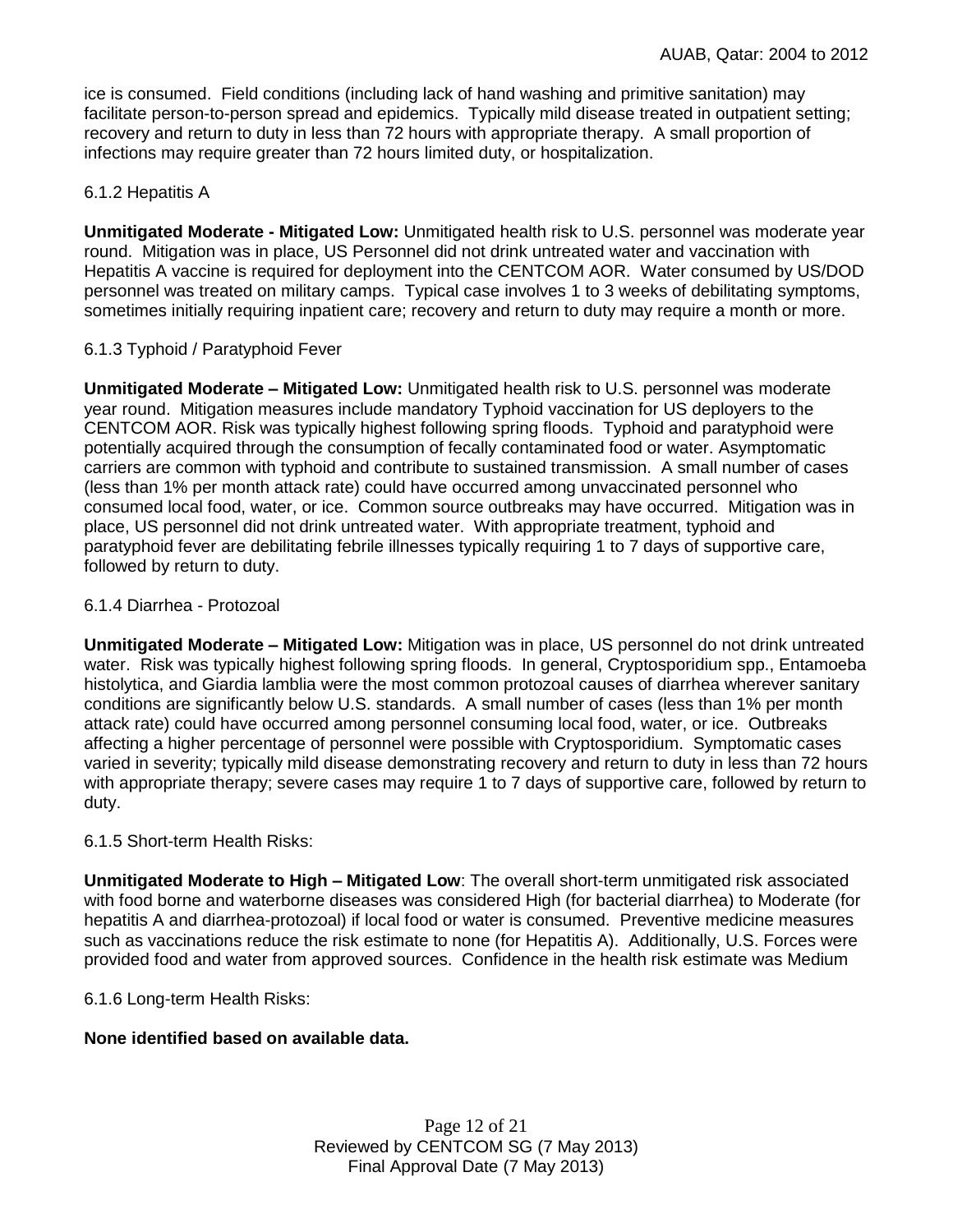### 6.2 Arthropod Vector-Borne Diseases

During warmer months (approximately April to November), ecological conditions in rural and periurban areas support arthropod vectors, including ticks with variable rates of disease transmission. Because Qatar lacks adequate diagnostic capability, vector-borne diseases frequently are underreported, and there is a reliance on clinical (symptom-based, vs. laboratory confirmation- based) diagnosis. Vectorborne diseases were transmitted at low or unknown levels and may have constituted a significant health risk in the absence of mitigation measures. See Section 10.4 for more information about pesticides and pest control measures.

## 6.2.1 Crimean-Congo hemorrhagic fever

**Unmitigated Moderate – Mitigated Low:** Potential health risk to U.S. personnel was Moderate year round, but reduced to low with mitigation measures. For U.S. personnel, risk mitigation included proper wear of treated uniforms and application of repellent to exposed skin. Risk from tick-borne transmission was limited primarily to warmer months. Risk of transmission from animal contact was present year-round. Most primary Crimean-Congo hemorrhagic fever (CCHF) infections occur as sporadic cases or clusters of cases, and are associated with tick bites or occupational contact with blood or secretions from infected animals. Outbreaks of CCHF occur infrequently, but may be associated with changes in agricultural land use that increase tick contact or incursions of susceptible populations into areas where the disease is endemic. Rare cases (less than 0.1% per month attack rate) could have occurred among personnel exposed to tick bites. Direct contact with blood and body fluids of an infected animal or person may also have transmitted infection. It is a very severe illness typically requiring intensive care with fatality rates from five to fifty percent.

6.2.7 Short and long-term health risks:

**Moderate:** The unmitigated health risk estimate was moderate. Health risk was reduced to low by proper wear of the uniform, application of repellent to exposed skin, and appropriate chemoprophylaxis. Confidence in health risk estimate was medium.

6.2.8 Long-term health risks:

## **None identified based on available data.**

#### 6.3 Water Contact Diseases

Operations or activities that involved extensive water contact may have resulted in personnel being temporarily debilitated with leptospirosis in some locations. Leptospirosis health risk typically increases during flooding. In addition, although not specifically assessed in this document, bodies of surface water were likely to be contaminated with human and animal waste. Activities such as wading or swimming may have resulted in exposures to enteric diseases such as diarrhea and hepatitis via incidental ingestion of water. Prolonged water contact also may have also lead to the development of a variety of potentially debilitating skin conditions such as bacterial or fungal dermatitis.

## 6.3.1 Leptospirosis

**Moderate:** Leptospirosis risk is moderate year-round. The disease is present in Qatar, but at unknown levels. Data are insufficient to assess potential disease rates, up to 1-10 percent of personnel wading or swimming in bodies of water such as lakes, streams, or irrigated fields could be affected per month.

> Page 13 of 21 Reviewed by CENTCOM SG (7 May 2013) Final Approval Date (7 May 2013)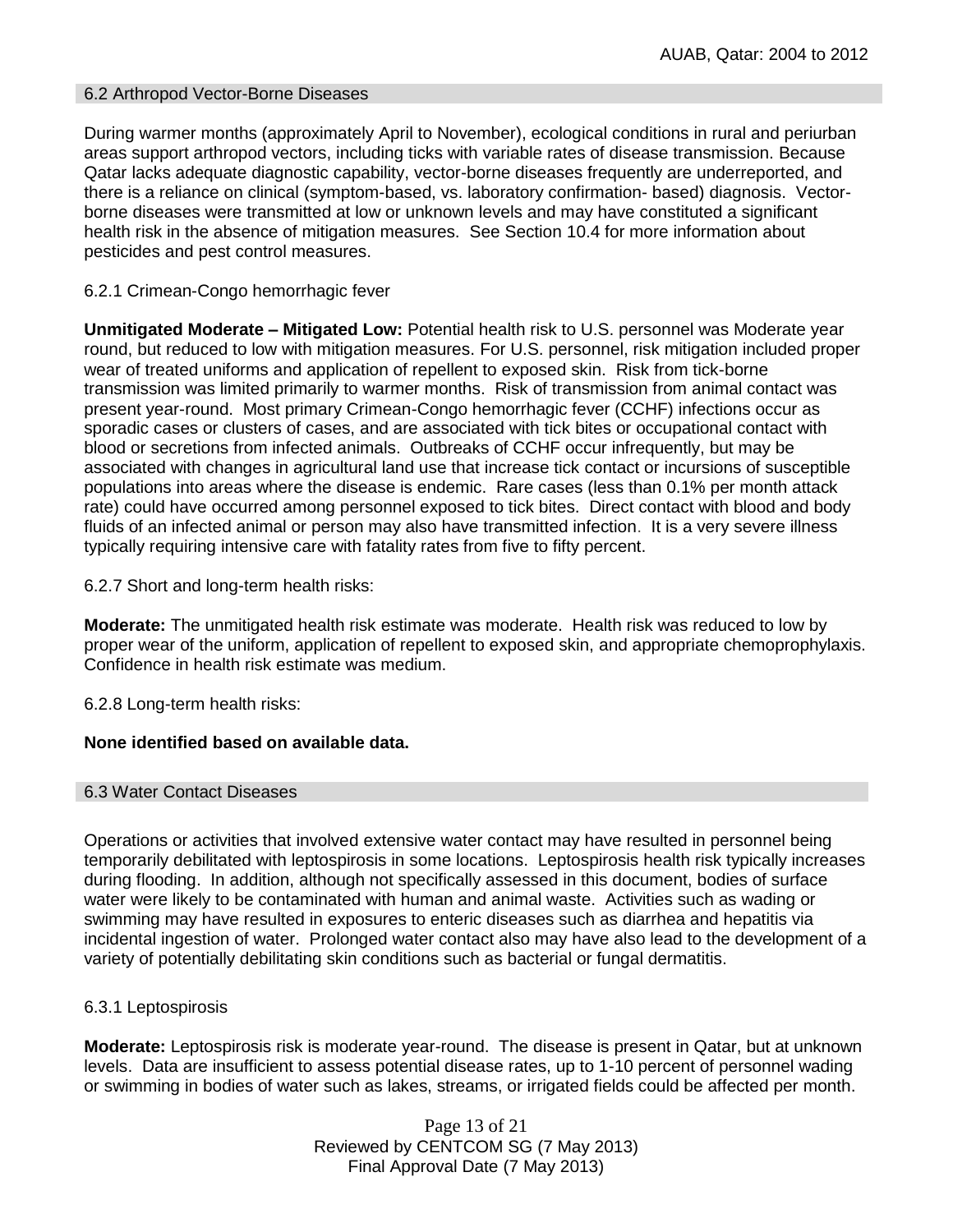Human infection occurs through exposure to water or soil contaminated by infected animals and has been associated with wading, and swimming in contaminated, untreated open water.Leptospirosis can enter the body through cut or abraded skin, mucous membranes, and conjunctivae. Ingestion of contaminated water can also lead to infection. The acute generalized illness associated with infection can mimic other tropical diseases (for example, dengue fever, malaria, and typhus), and common symptoms include fever, chills, myalgia, nausea, diarrhea, cough, and conjunctival suffusion. Manifestations of severe disease can include jaundice, renal failure, hemorrhage, pneumonitis, and hemodynamic collapse. Recreational activities involving extensive water contact may result in personnel being temporarily debilitated with leptospirosis.

#### 6.3.2 Short-term health risks:

**Moderate:** Health risk of leptospirosis was moderate. Confidence in the health risk estimate was medium

6.3.3 Long-term health risks:

#### **None identified based on available data.**

#### 6.4 Respiratory Diseases

Although not specifically assessed in this document, deployed U.S. forces may have been exposed to a wide variety of common respiratory infections in the local population. These included influenza, pertussis, viral upper respiratory infections, viral and bacterial pneumonia, and others. U.S. military populations living in close-quarter conditions were at risk for substantial person-to-person spread of respiratory pathogens. Influenza was of particular concern because of its ability to debilitate large numbers of unvaccinated personnel for several days.

#### 6.4.1 Tuberculosis (TB)

**Low:** Potential health risk to U.S. personnel was Low year round. Transmission typically requires close and prolonged contact with an active case of pulmonary or laryngeal tuberculosis (TB), although it also can occur with more incidental contact. The likelihood of exposure to an active case varies with the overall incidence and the degree of contact with the local population, particularly those living in conditions of crowding and poverty. Tuberculin skin test (TST) conversion rates may have been elevated over baseline for personnel with prolonged close exposure to local populations. A TST screening to detect latent infection may have been warranted in personnel with a history of prolonged close exposure to local populations. Tuberculosis exposure and infection is evaluated as part of the Post Deployment Health Assessment (PDHA) process.

#### 6.4.2 Meningococcal Meningitis

**Low:** Potential health risk to U.S. personnel was Low year round. However, the health risk may have been elevated during cooler months. Asymptomatic colonization and carriage of meningococcal bacteria was common worldwide, including within U.S. military populations; rare symptomatic cases may have occured periodically in military populations, regardless of geographic location. Meningococcal meningitis is potentially a very severe disease typically requiring intensive care; fatalities may occur in 5-15% of cases.

> Page 14 of 21 Reviewed by CENTCOM SG (7 May 2013) Final Approval Date (7 May 2013)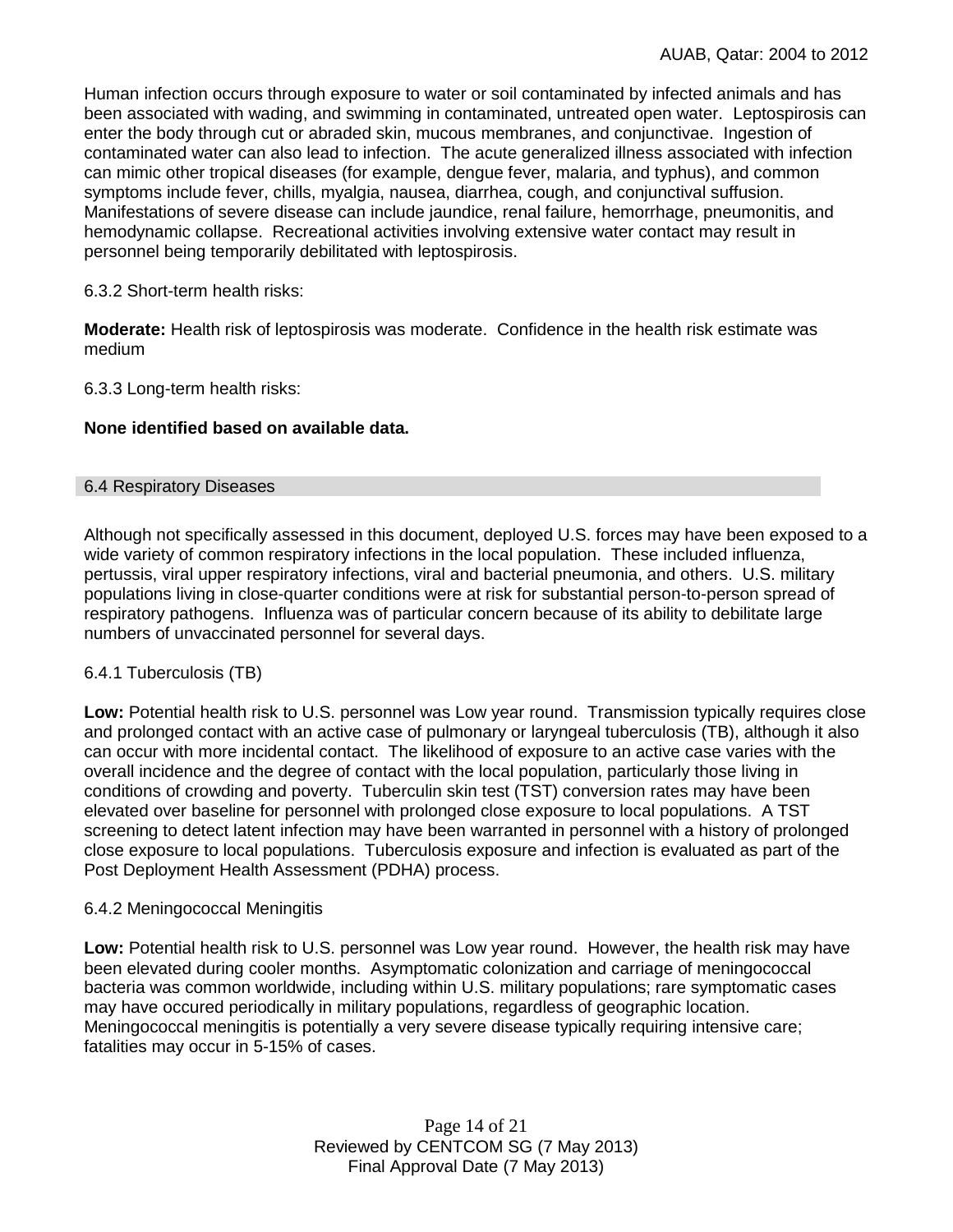## 6.4.3 Short-term health risks:

**Low:** Confidence in the health risk estimate was Medium

6.4.4 Long-term health risks:

## **None identified based on available data.**

#### 6.5 Animal-Contact Diseases

### 6.5.1 Q-Fever

**Moderate:** Potential health risk to U.S. personnel was Moderate year round. Rare cases were possible among personnel exposed to aerosols from infected animals, with clusters of cases possible in some situations. Significant outbreaks (affecting 1-50%) could have occurred in personnel with heavy exposure to barnyards or other areas where animals are kept. Unpasteurized milk may also have transmitted infection. The primary route of exposure is respiratory, with an infectious dose as low as a single organism. Incidence could result in debilitating febrile illness, sometimes presenting as pneumonia, typically requiring 1 to 7 days of inpatient care followed by return to duty.

#### 6.5.2 Rabies

**Low:** Potential health risk to U.S. personnel was Low year round. Rabies is transmitted by exposure to virus-laden saliva of an infected animal, typically through bites. Prevalence in feral and wildlife populations was well above U.S. levels due to the lack of organized control programs. Personnel bitten by potentially infected reservoir species may have developed rabies in the absence of appropriate prophylaxis. The circumstances of the bite should have been considered in evaluating individual health risk; in addition to dogs and cats, bats or wild carnivores should also have been regarded as rabid unless proven otherwise. General Order 1B mitigated rabies risk by prohibiting contact with or adoption or feeding of feral animals. Very severe illness with near 100% fatality rate could have occurred in the absence of post-exposure prophylaxis. Typically the time period from exposure to the onset of symptoms is 2 – 12 weeks, but can rarely take several years.

6.5.3 Short-term health risks:

**Variable (Low to Moderate):** Low for rabies, Moderate for Q-fever. Confidence in the health risk estimate was Medium.

6.5.4 Long-term health risks:

**Low:** The long term risk for rabies was Low.

## 7 Venomous Animal/Insect

.

All information was taken directly from the Clinical Toxinology Resources web site (http://www.toxinology.com) from the University of Adelaide, Australia and from the Armed Forces Pest Management Board Living Hazards Database (http://www.afpmb.org/content/living-hazards-database). The species listed below have home ranges that overlap the location of Qatar and may have presented a health risk if they were encountered by personnel. Personnel at AUAB experience minimal sightings or contact.

> Page 15 of 21 Reviewed by CENTCOM SG (7 May 2013) Final Approval Date (7 May 2013)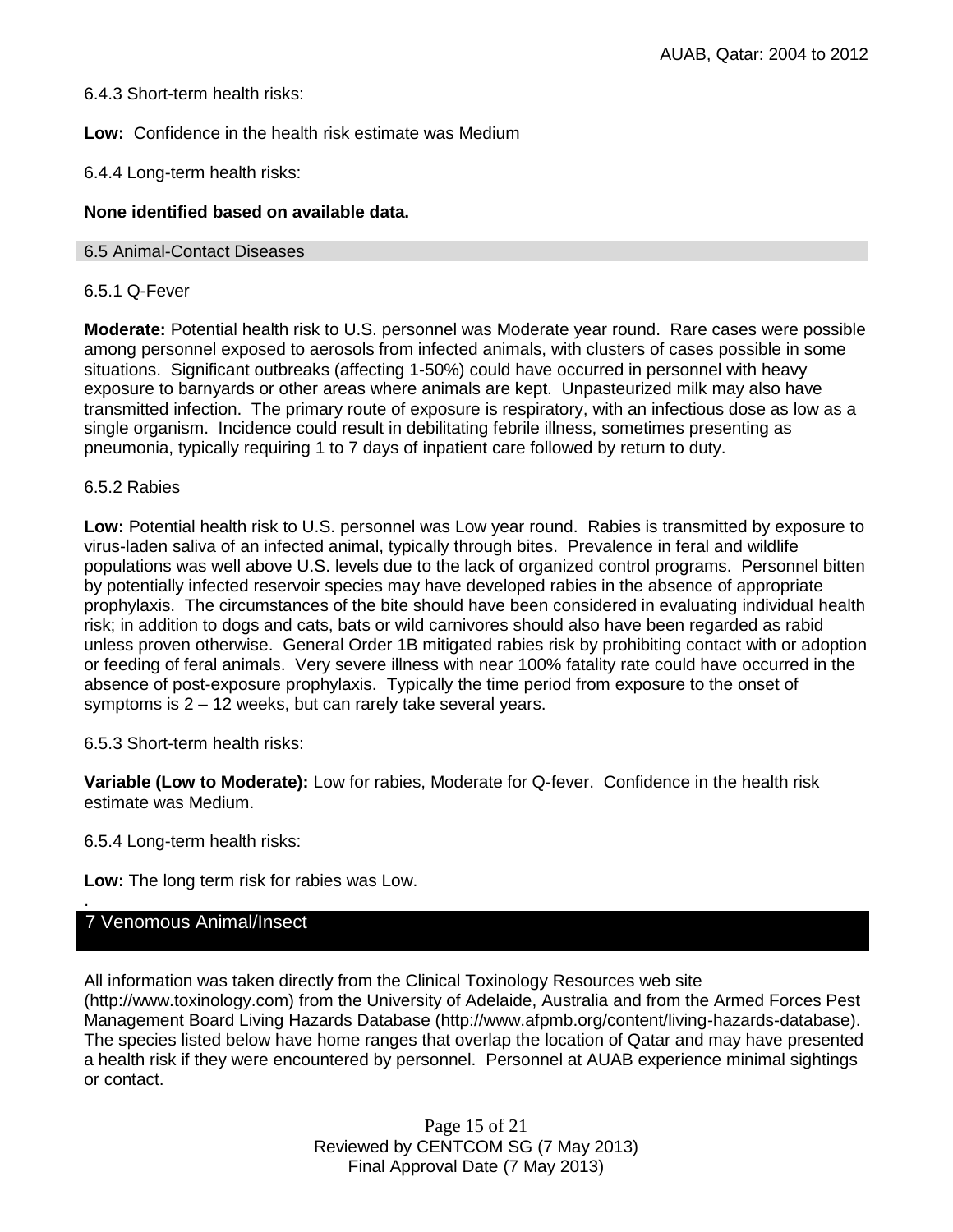## 7.1 Scorpions

- Androctonus crassicauda (Black Scorpion): Severe envenoming possible, potentially lethal. Cardiotoxicity may be direct or indirect, but is a feature of severe envenoming, with cardiac arrhythmias, cardiac failure.
- Buthacus yotvatensis, Buthacus lepochelys, Compsobuthus arabicus, Orthochirus scrobiculosus: There are a number of dangerous Buthid scorpions, but also others known to cause minimal effects only. Without clinical data it is unclear where this species fits within that spectrum.

## 7.2 Snakes

 Astrotia stokesii (Stokes' Sea Snake), Enhydrina schistosa (Beaked Sea Snake), Hydrophis cyanocinctus (Asian Annulated Sea Snake), Hydrophis gracilis (Graceful Small-headed Sea Snake) Hydrophis lapemoides (Persian Gulf Sea Snake) Hydrophis ornatus (Reef Sea Snake), Hydrophis spiralis (Yellow Sea Snake), Lapemis curtus (Shaw's Sea Snake), Pelamis platurus (Yellow Bellied Sea Snake), Thalassophina viperina (Olive Sea Snake): Sea snake bites vary from trivial to lethal envenoming.

• Cerastes gasperettii (Gasperetti's Horned Sand Viper): Significant local effects and systemic effects, including coagulopathy can occur.

 Echis coloratus (Burton's carpet viper), Echis sochureki (Sochurek's Saw-scaled Viper), Macrovipera lebetina (Blunt-nosed Viper): Severe envenoming possible, potentially lethal.

## 7.3 Snails/Fish

- Conus textile (Snails): Serious & painful envenomations (sometimes fatal) usually occur when swimmers (waders) pick up shells with live snails still inside
- Synanceja trachynis (Stone fish), Pterois volitans (Lionfish): Very potent neurotoxin w/ cytotoxic & possibly hemolytic factors

7.4 Short-term health risk:

**Low to High:** If encountered, effects of venom varied with species from mild localized swelling (to potentially lethal effects. See effects of venom above. Confidence in the health risk estimate was low (TG 230 Table 3-6).

7.5 Long-term health risk:

None identified.

## 8 Heat/Cold Stress

Qatar's climate is subtropical dry, hot desert climate with low annual rainfall, very high temperatures in summer and a big difference between maximum and minimum temperatures. The scarce annual precipitation, usually averaging less than 130 mm (5 in), falls during winter in short, torrential downpours.

#### 8.1 Heat

Page 16 of 21 Reviewed by CENTCOM SG (7 May 2013) Final Approval Date (7 May 2013) Summer (March through October) brings dust storms and high temperatures.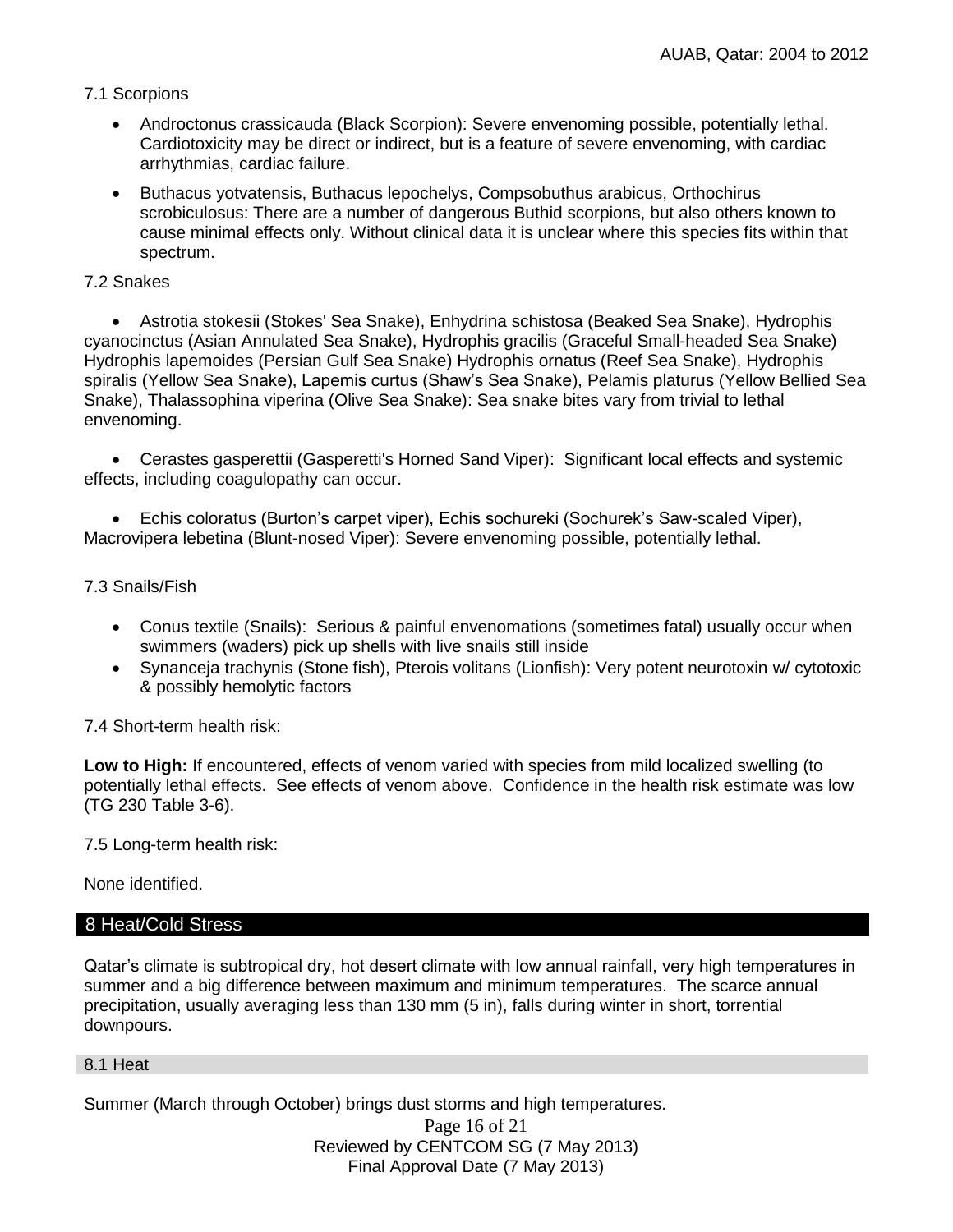The health risk of heat stress/injury based on temperatures alone is Low  $(< 78 °F)$  in December -January, High (82-87.9°F) in February, November and extremely high (≥ 88°F) from March – October. However, work intensity and clothing/equipment worn pose greater health risk of heat stress/injury than environmental factors alone (Goldman, 2001).

Personnel are educated on dangers of heat stress, water intake, work/rest cycles, and other preventive measures.

## 8.1.1 Short-term health risk:

**Low to High:** High health risk of heat injury in unacclimatized personnel from March to October, and Low from November to February. The risk of heat injury was reduced through preventive measures. Because the occurrence of heat stress/injury is strongly dependent on operational factors (work intensity and clothing), confidence in the health risk estimate was low (TG 230, Table 3-6).

## 8.1.2 Long-term health risk:

**Low:** Long-term health implications from heat injuries are rare but can occur, especially from more serious injuries such as heat stroke. However, the health risk may be greater to certain susceptible persons–those older (i.e., greater than 45 years), in lesser physical shape, or with underlying medical/health conditions. The long-term health risk was Low; confidence in the health risk estimates was medium (TG 230, Table 3-6).

## 8.2 Cold

Even on warm days there can be a significant drop in temperature after sunset by as much as 40 °F. There is a risk of cold stress/injury when temperatures fall below 60 °F, which can occur from November to March. The health risk assessment for non-freezing cold injuries (chilblain, trench foot, and hypothermia) is Low based on historical temperature and precipitation data. Frostbite is unlikely to occur because temperatures rarely drop below freezing. However, personnel may encounter significantly lower temperatures during field operations at higher altitudes. As with heat stress/injuries, cold stress/injuries are largely dependent on operational and individual factors instead of environmental factors alone. With protective measures in place the health risk assessment is low for cold stress/injury; confidence in the health risk estimate is medium.

8.2.1 Short-term health risks:

**Low:** The health risk of cold injury is Low. Confidence in the health risk estimate is medium.

8.2.2 Long-term health risk:

**Low:** The health risk of cold injury is Low. Confidence in the health risk estimate is high

## **9 Noise**

## 9.1 Continuous

Occupational and Environmental Health Assessments at AUAB indicate the potential for hazardous when working on or near the flightline and/or industrial shops. Appropriate hearing protection is provided for all individuals in shops which generate or are exposed to hazardous noise. Site-specific workplace surveillance data is available in DOEHRS and/or MESL.

> Page 17 of 21 Reviewed by CENTCOM SG (7 May 2013) Final Approval Date (7 May 2013)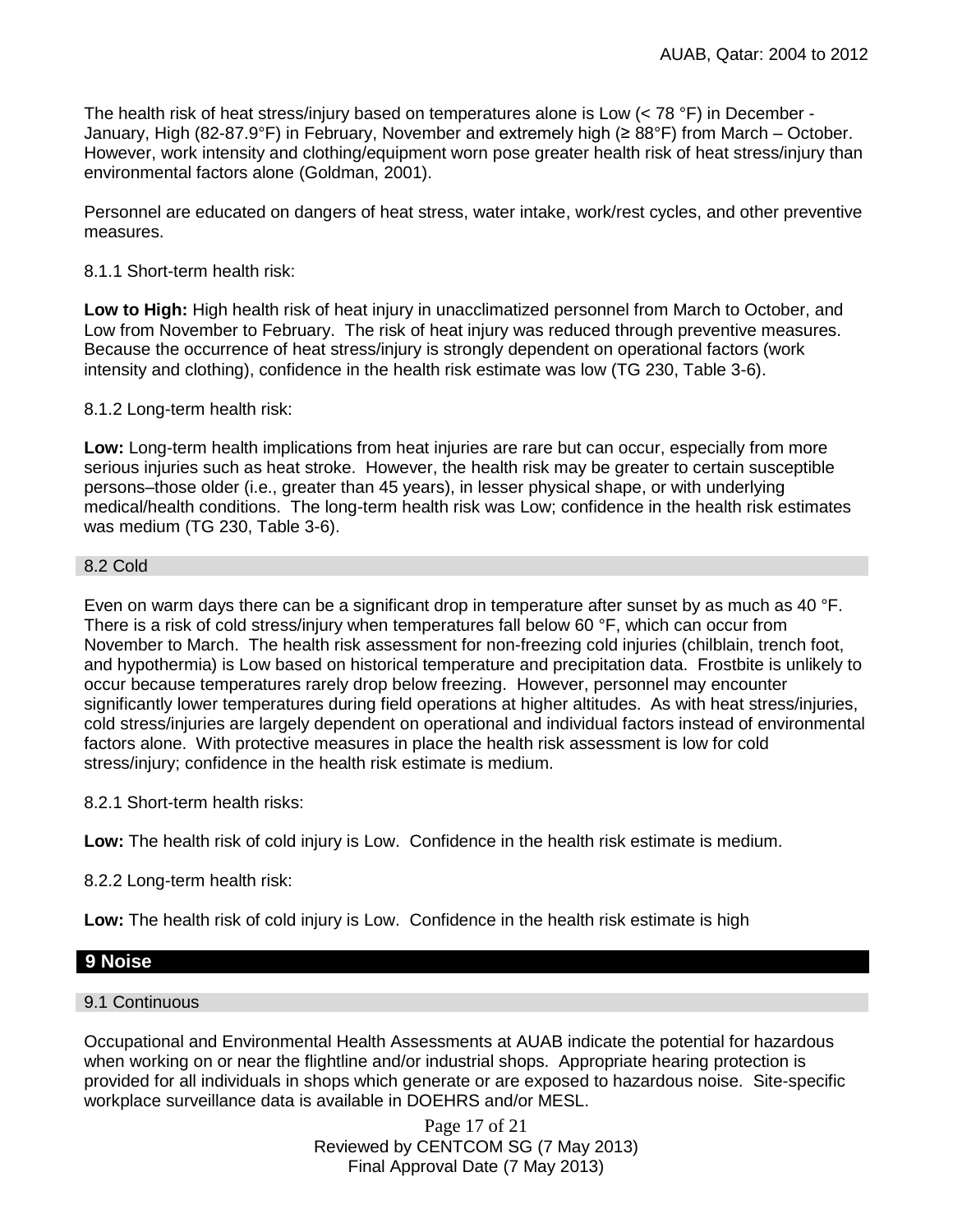#### 9.1.1 Short-term health risks:

**Low:** Short-term risk of noise injury with appropriate hearing protection use is Low. Confidence in the health risk assessment is medium (TG 230, Table 3-6).

9.1.2 Long-term health risks:

**Low-Moderate**: Long-term risk of noise injury with appropriate hearing protection use is Low to Moderate. Confidence in the health risk assessment is medium (TG 230, Table 3-6).

#### 9.2 Impulse

While some potential for impulse noise may be from shop equipment, most of the exposure is limited to certain specialties (i.e. Security Forces, Explosive Ordinance Disposal, etc.). These workplace-specific exposures are documented in DOEHRS.

9.2.1 Short-term health risks

**Low:** Short-term risk of noise injury with appropriate hearing protection use is Low. Confidence in the health risk assessment is medium (TG 230, Table 3-6).

9.2.2 Long-term health risks:

**Low-Moderate**: Long-term risk of noise injury with appropriate hearing protection use is Low to Moderate. Confidence in the health risk assessment is medium (TG 230, Table 3-6).

#### **10 Unique Incidents/Concerns**

10.1 Potential environmental contamination sources

DoD personnel are exposed to various chemical, physical, ergonomic, and biological hazards in the course of performing their mission. These types of hazards depend on the mission of the unit and the operations and tasks which the personnel are required to perform to complete their mission. The health risk associated with these hazards depends on a number of elements including what materials are used, how long the exposure last, what is done to the material, the environment where the task or operation is performed, and what controls are used. These process and hazards are identified and evaluated in DOEHRS for the corresponding work centers. Exposures to these occupational hazards can occur through inhalation (air), skin contact, or ingestion; however exposures through air are generally associated with the highest health risk.

#### 10.2 Waste Sites/Waste Disposal

10.2.1 Site specific sources identified:

Regulated hazardous medical waste (red-bagged) is collected and incinerated onsite. Solid waste is primarily being disposed of through a host nation contractor. Currently, proper handling, storage, and disposal of industrial waste generated on base are coordinated at the unit level with long term storage at the hazardous material/waste storage site. No obvious signs of major spills or tank leakage were noted when coalition forces occupied Al Udeid. Chemical latrines are pumped out by trucks and waste is disposed off base. No specific health risks associated with these waste management operations have been identified.

> Page 18 of 21 Reviewed by CENTCOM SG (7 May 2013) Final Approval Date (7 May 2013)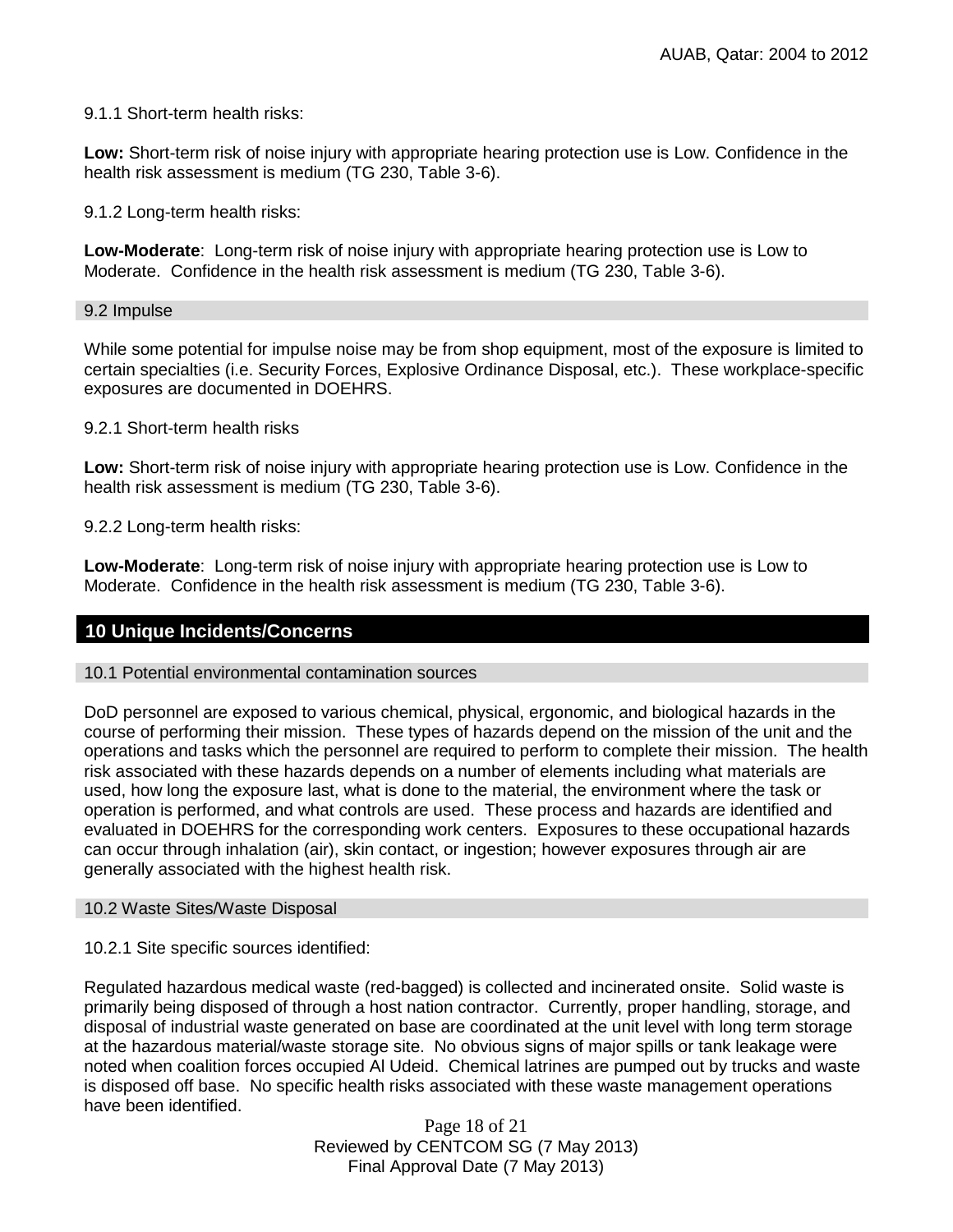## 10.2.2 Short and Long-Term Health Risks:

## **None identified based on available data**

#### 10.3 Fuel/petroleum products/industrial chemical spills:

No significant incidents have occurred at AUAB regarding fuel, petroleum or industrial chemical spills.

#### 10.4 Pesticides/Pest Control:

Much of the pest control at this site consists of trapping and small area treatment for ants, spiders, rodents with baits, glue boxes, and pyrethroids. Larvicides are used for mosquito larval control. Some limited area residual pest control is performed to control mosquitoes in isolated locations. Personnel may have been incidentally exposed to very low levels of pesticide during pest control operations.

10.4.1 Short-term and Long-term health risks

**Low:** Long term health risk is Low. Confidence in the health risk assessment is medium (TG 230 Table 3-6).

#### 10.5 Asbestos

There is no specific information available to assess this hazard.

#### 10.6 Lead Based Paint

Lead-based paint was used at AUAB. Facilities are well-maintained, and there are no known areas where paint is flaking or peeling. All previously flaking or peeling areas were mitigated. Lead-based paint has been identified in Fire Station 1.

10.6.1 Short-term and Long-term health risks

**Low:** Long term health risk is Low. Confidence in the health risk assessment is medium (TG 230 Table 3-6).

> Page 19 of 21 Reviewed by CENTCOM SG (7 May 2013) Final Approval Date (7 May 2013)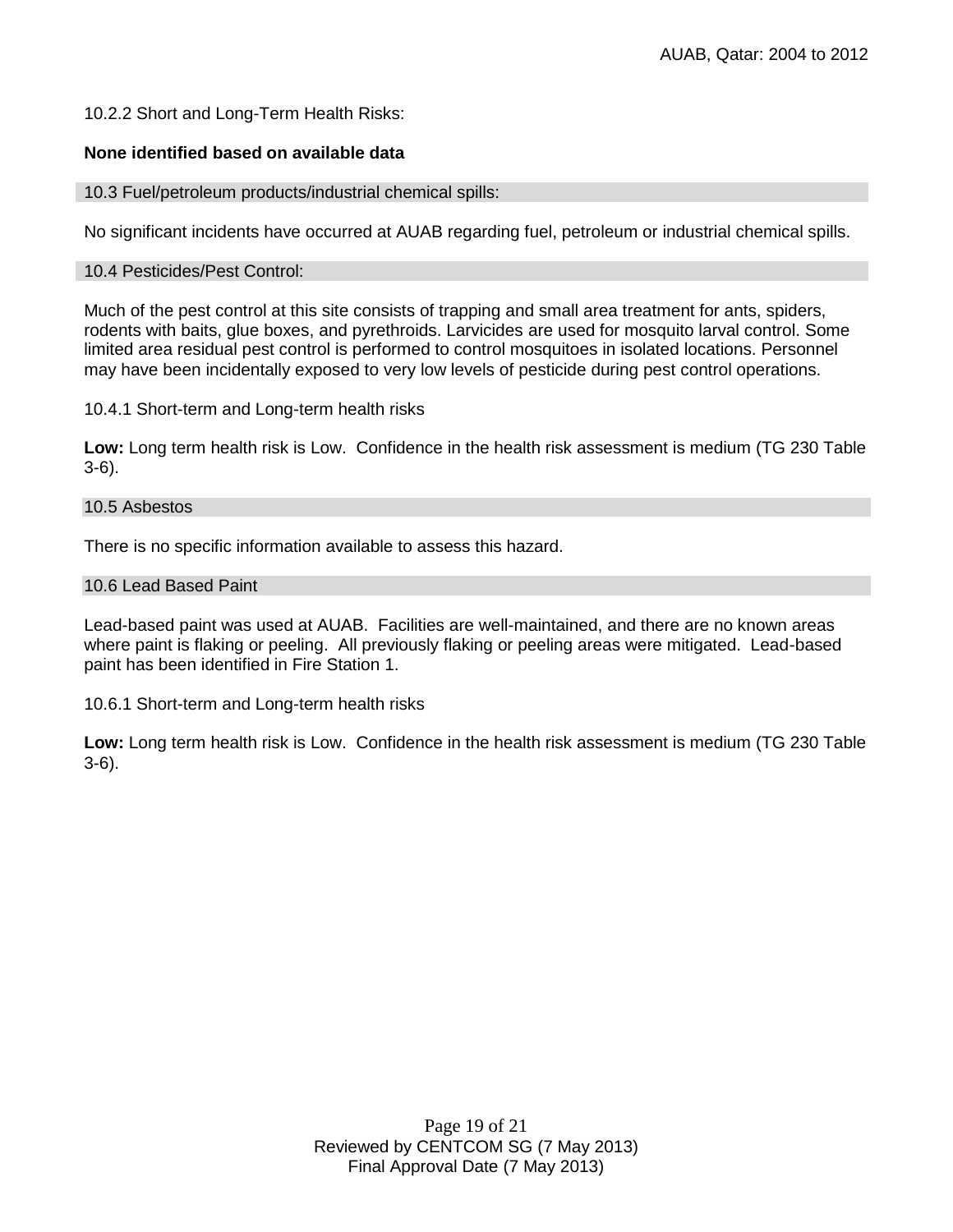## **11 References<sup>2</sup>**

- 1. Armed Forces Pest Management Board Living Hazards Database: <http://www.afpmb.org/content/living-hazards-database>
- 2. Casarett and Doull's Toxicology: the Basic Science of Exposures, Chapter 2- Principles of Toxicology; Fifth Edition, McGraw Hill, New York.
- 3. Clinical Toxinology Resources: [http://www.toxinology.com/.](http://www.toxinology.com/) University of Adelaide, Australia.
- 4. Defense Occupational and Environmental Health Readiness System (referred to as the DOEHRS-EH database) at https://doehrs-ih.csd.disa.mil/Doehrs/.
- 5. Department of Defense (DoD) Instruction 6490.03, Deployment Health, 2006.
- 6. DoDI 6055.05, Occupational and Environmental Health, 2008.
- 7. DoD MESL Data Portal: [https://mesl.apgea.army.mil/mesl/.](https://mesl.apgea.army.mil/mesl/) Some of the data and reports used may be classified or otherwise have some restricted distribution.
- 8. Goldman RF. 2001. Introduction to heat-related problems in military operations. In: Textbook of military medicine: medical aspects of harsh environments Vol. 1, Pandolf KB, and Burr RE (Eds.), Office of the Surgeon General, Department of the Army, Washington DC.
- 9. Joint Staff Memorandum (MCM) 0028-07, Procedures for Deployment Health Surveillance, 2007.
- 10. National Center for Medical Intelligence (NCMI): [https://www.intelink.gov/ncmi/index.php.](https://www.intelink.gov/ncmi/index.php)
- 11. Modification 11 to United States Central Command Individual Protection and Individual, Unit Deployment Policy, 2 December 2011. (Previous versions of this policy can be obtained from the CENTCOM SG office)
- 12. USA PHC TG230, June 2010 Revision.

 $\overline{a}$ 

13. USACHPPM 2008 Particulate Matter Factsheet; 64-009-0708, 2008.

Page 20 of 21 Reviewed by CENTCOM SG (7 May 2013) Final Approval Date (7 May 2013)

 $^2$  NOTE. The data are currently assessed using the 2010 TG230. The general method involves an initial review of the data which eliminates all chemical substances not detected above 1-yr negligible MEGs. Those substances screened out are not considered acute or chronic health hazards so are not assessed further. For remaining substances, acute and chronic health effects are evaluated separately for air water (soil is only evaluated for long term risk). This is performed by deriving separate short-term and long term population exposure level and estimates (referred to as population exposure point concentrations (PEPC)) that are compared to MEGs derived for similar exposure durations. If less than or equal to negligible MEG the risk is Low. If levels are higher than negligible then there is a chemical-specific toxicity and exposure evaluation by appropriate SMEs, which includes comparison to any available marginal, critical or catastrophic MEGs. For drinking water 15 L/day MEGs are used for the screening while site specific 5-15 L/day are used for more detailed assessment. For nondrinking water (such as that used for personal hygiene or cooking) the 'consumption rate' is limited to 2 L/day (similar to the EPA) which is derived by multiplying the 5 L/day MEG by a factor of 2.5. This value is used to conservatively assess non drinking uses of water.